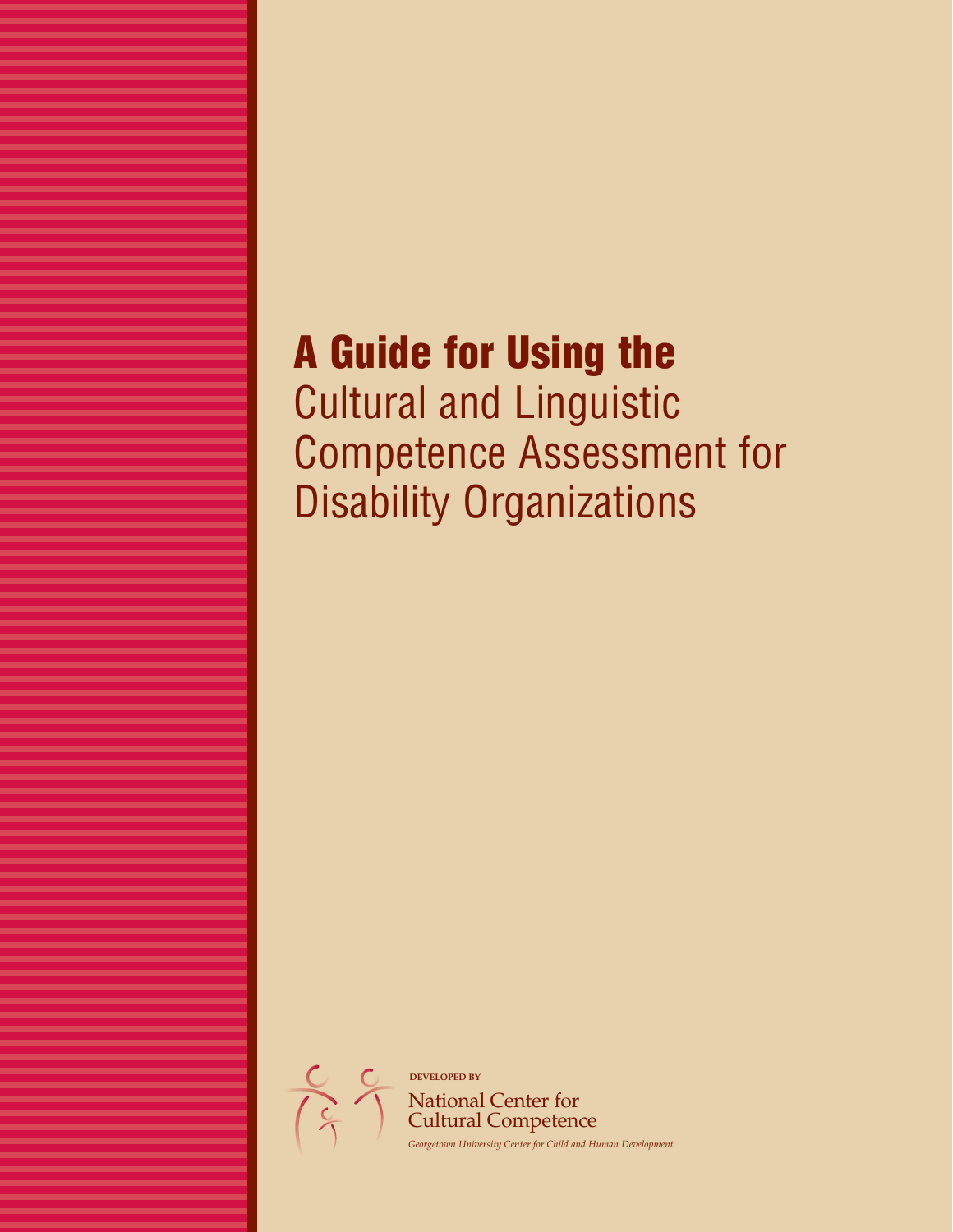#### **Suggested Citation**

Goode, T. D. (2010). A guide for using the cultural and linguistic competence assessment for disability organizations. Washington, DC: National Center for Cultural Competence, Georgetown University Center for Child and Human Development.

#### **Copyright Information**

A Guide for Using the Cultural and Linguistic Competence Assessment for Disability Organizations© is protected by the copyright policies of Georgetown University. Permission is granted to use the material for non-commercial purposes if the material is not to be altered and proper credit is given to the authors and to the National Center for Cultural Competence. Permission is required if the material is to be modified in any way or used in broad distribution.

#### **For additional information, contact:**

The National Center for Cultural Competence 3300 Whitehaven Street, N.W., Suite 3300 Washington, DC 20007 Phone: 202-687-5387 Fax: 202-687-8899 E-mail: cultural@georgetown.edu URL: http://gucchd.georgetown.edu/nccc

#### **Fuding for This Project**

This instrument and guide were developed with funding from TASH, as part of its Diversity and Cultural Competency in Disability Advocacy Initiative, through a grant from the W.K. Kellogg Foundation. TASH is an international grassroots leader in advancing inclusive communities through research, education, and advocacy. Founded in 1975, TASH is a volunteer-driven organization that advocates for human rights and inclusion for people with the most significant disabilities and support needs-those most vulnerable to segregation, abuse, neglect, and institutionalization. Through research TASH validates inclusive practices shown to improve outcomes for all people.



1001 Connecticut Avenue, N.W., Suite 235 Washington, DC 20036 Phone: 202-540-9020 Fax: 202-540-9019 E-mail: Operations@TASH.org URL: http://www.tash.org/index.html

Georgetown University provides equal opportunity in its programs, activities, and employment practices for all persons and prohibits discrimination and harassment on the basis of age, color, disability, family responsibilities, gender identity or expression, genetic information, marital status, matriculation, national origin, personal appearance, political affiliation, race, religion, sex, sexual orientation, veteran status, or another factor prohibited by law. Inquiries regarding Georgetown University's non-discrimination policy may be addressed to the Director of Affirmative Action Programs, Institutional Diversity, Equity & Affirmative Action, 37th and O Streets, N.W., Suite M36, Darnall Hall, Georgetown University, Washington, DC 20005.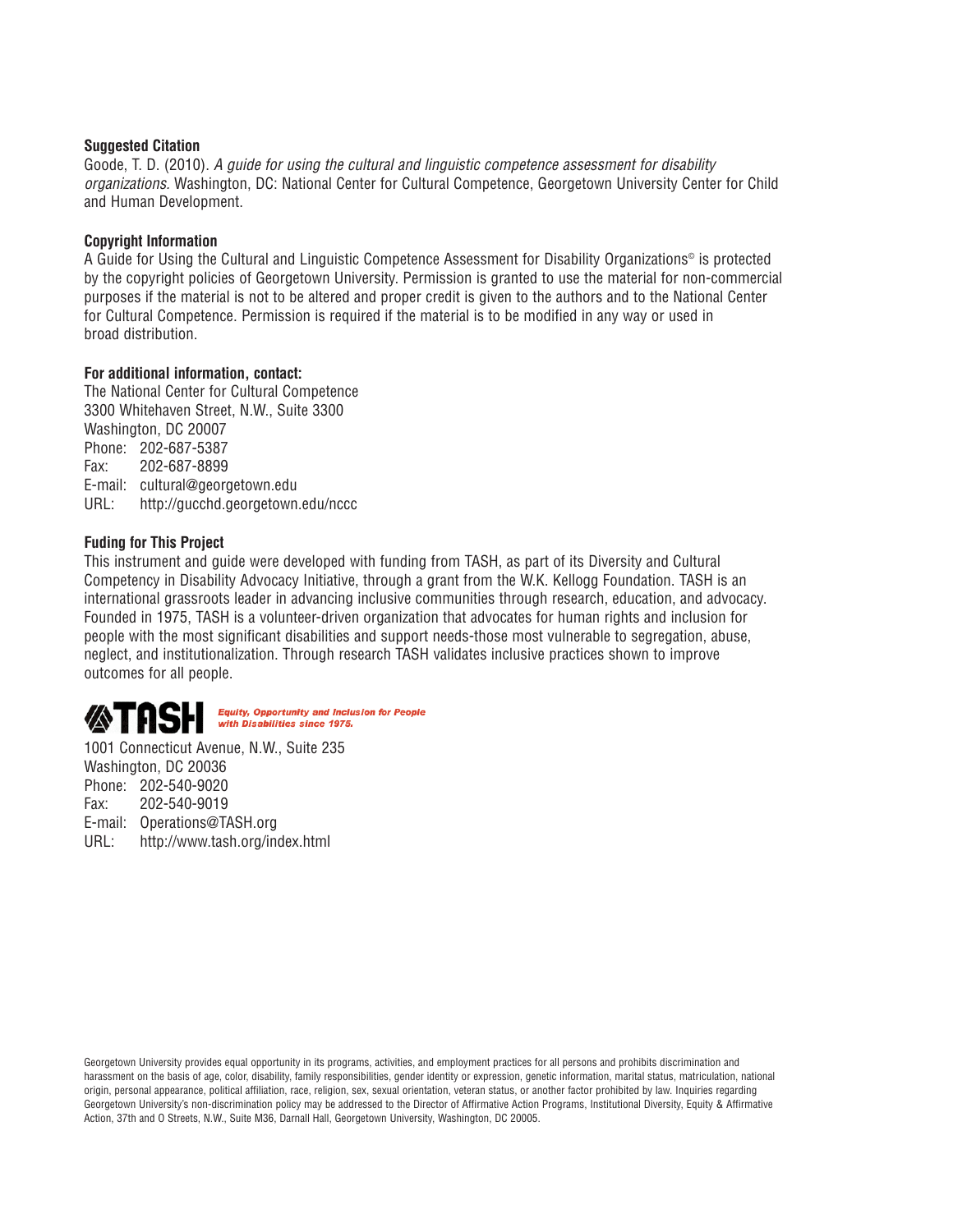# Acknowledgments

The *Cultural and Linguistic Competence Assessment for Disability Organizations* (CLCADO) was developed by the National Center for Cultural Competence (NCCC) with guidance from a key informant work group. The NCCC is grateful for the expertise and wise counsel of the following individuals:

#### **L. Dara Baldwin**

Advocacy & External Relations Manager TASH

**Katy Beggs, Psy.D.** Program Manager Association of University Centers on Disabilities

#### **Tonia Ferguson, Esq.**

Special Projects Manager Chapter Excellence Group The Arc of the United States

#### **Stanley Holbrook**

President Three Rivers Center for Independent Living, Pittsburgh, PA Diversity Committee Chair, National Council on Independent Living

#### **Judith Holt, Ph.D.**

Director, Interdisciplinary Training Division Center for Persons with Disabilities Utah State University

#### **Denise Stile Marshall, M.S.**

Executive Director Council of Parent Attorneys and Advocates, Inc.

#### **Zoila Martinez,**

Outreach Coordinator National Down Syndrome Congress

#### **Cheryl Poe, M.A.**

President, Advocating 4 Kids Chair, National Association for the Education of African American Children with Learning Disabilities Parent Advocate Member, Council of Parent Attorneys and Advocates, Inc.

#### **E. Geronimo Robinson, C.A.S.**

Multicultural Special Interest Group, American Association on Intellectual and Developmental Disabilities President, For Those in Need Inc. Senior Consultant, Developmental Support Associates, LLC

#### **Royal Walker, Jr., J.D.**

Director, Institute for Disability Studies The University of Southern Mississippi

#### **Petrice Welch**

Co-Chair, Missouri Governmental Affairs Committee for Down Syndrome Board Member, Missouri Planning Council for Developmental Disabilities Member, National Down Syndrome Congress

#### **Sheryl White-Scott, M.D., FACP**

Multicultural Special Interest Group, American Association on Intellectual and Developmental Disabilities Medical Director, Brooklyn DDSO NYS Office of People with Developmental Disabilities Assistant Clinical Professor, Department of Medicine, New York Medical College

The NCCC also gratefully acknowledges the following organizations and their executive directors that pilot tested the instrument and guide:

- American Association on Intellectual and Developmental Disabilities (AAIDD)
- Association of University Centers on Disabilities (AUCD)
- Council of Parent Attorneys and Advocates, Inc. (COPAA)
- National Council on Independent Living (NCIL)
- National Down Syndrome Congress (NDSC)
- TASH
- The Arc of the United States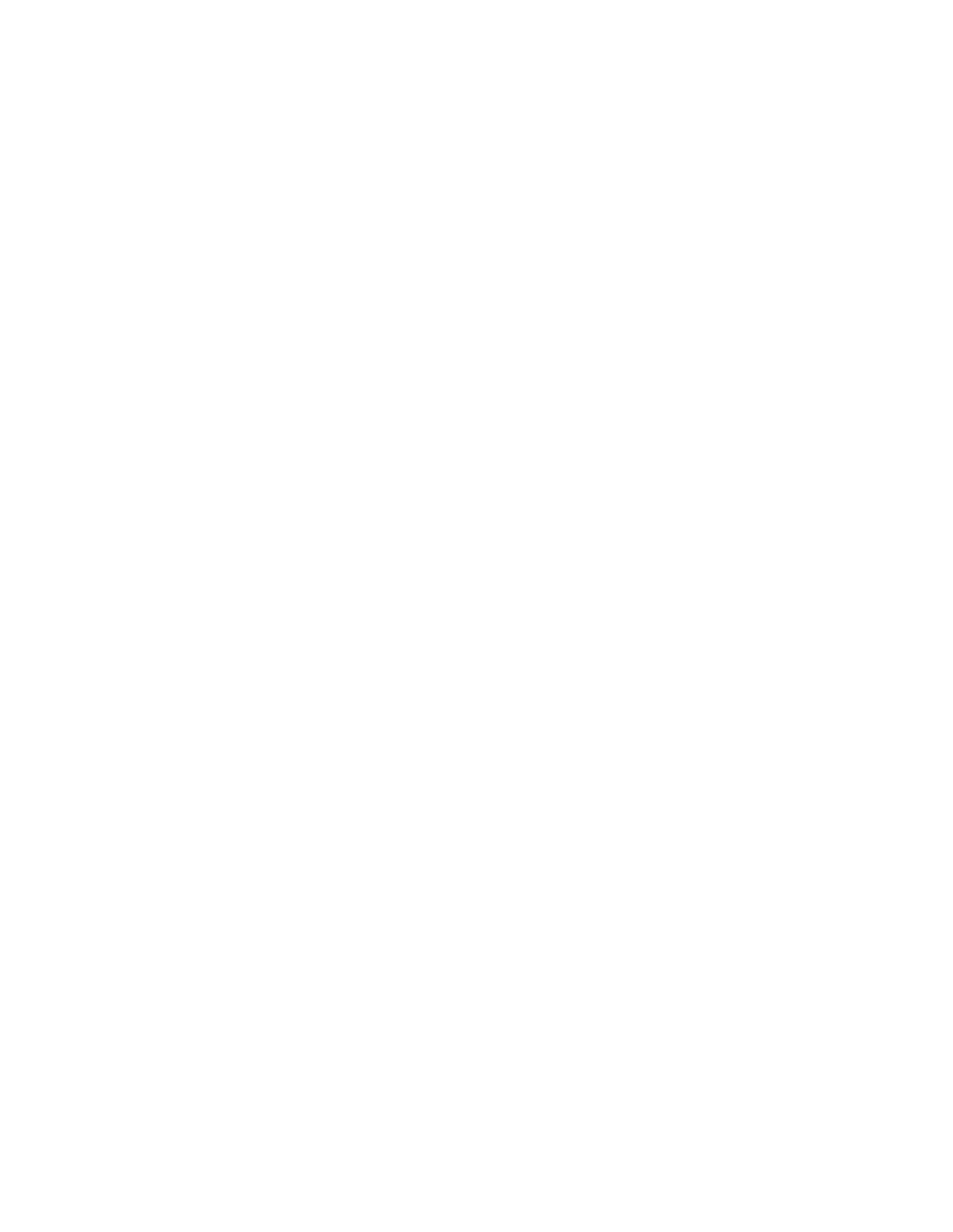# **Table of Contents**

|                                                                                                                      | .10 |
|----------------------------------------------------------------------------------------------------------------------|-----|
|                                                                                                                      |     |
| <b>Useful Steps: Making the Self-Assessment</b><br>Process Work for Your Organization <b>Engineering Strategy</b> 12 |     |
| <b>Conclusion</b> 20                                                                                                 |     |
|                                                                                                                      | 22  |
|                                                                                                                      |     |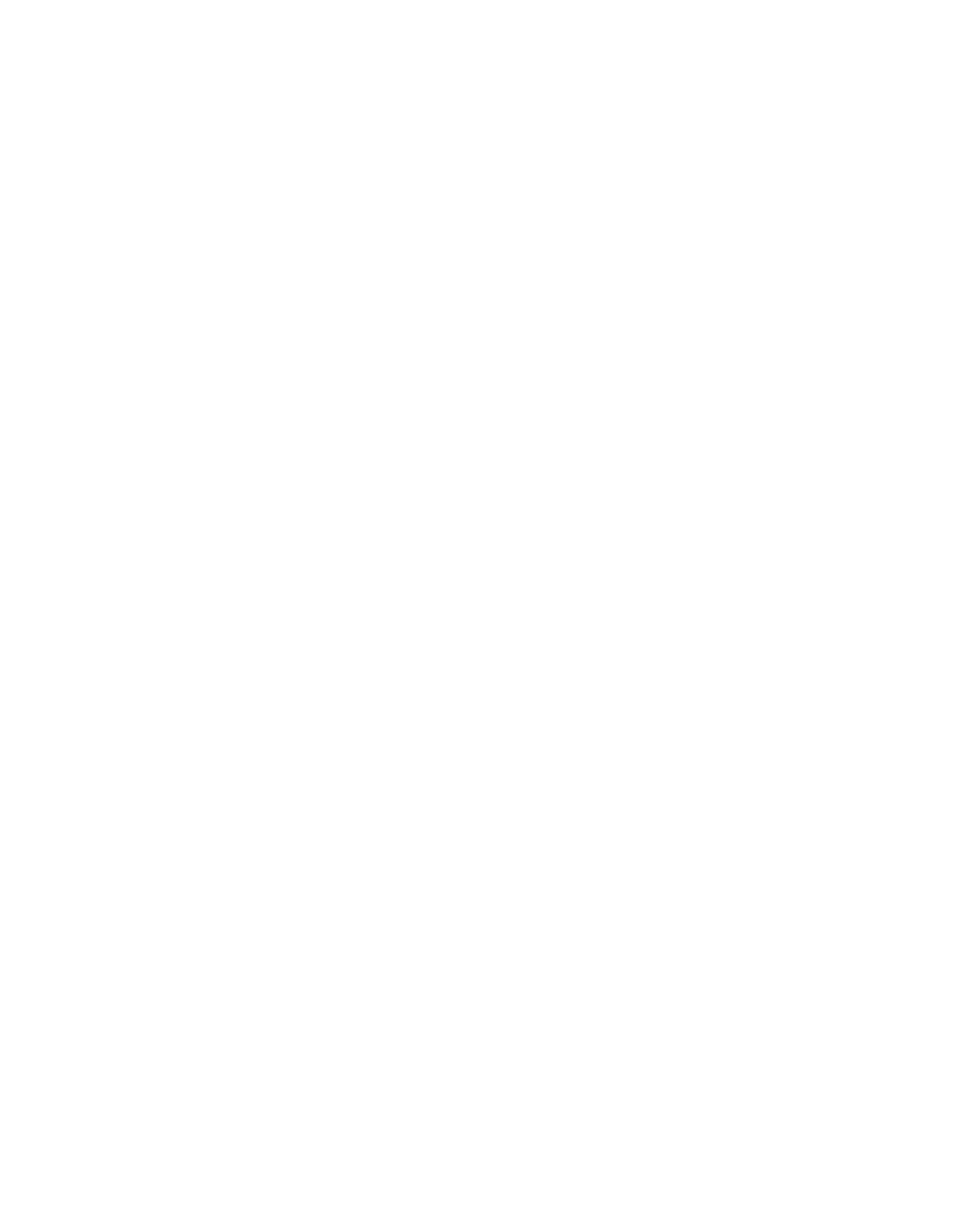## Introduction

The National Center for Cultural Competence (NCCC) embraces two different, yet related conceptual frameworks for cultural competence and linguistic competence. The NCCC views cultural competence as a developmental process that evolves over an extended period. At any given time, both organizations and individuals are at various stages along the cultural competence continuum. Specifically, the continuum gauges (1) the extent to which organizations have clearly defined values and developed policies, structures, practices, and procedures; and (2) the level of awareness, knowledge, skills, attitudes, and behaviors demonstrated by individuals. The NCCC views linguistic competence as a set of policies, structures, and practices that are implemented and evaluated within organizations. Dedicated resources (i.e., fiscal, personnel, technology) are required to support this capacity on an ongoing basis. See key definitions in Appendix 1.

Organizational self-assessment is a necessary, effective, and systematic way to plan for and incorporate cultural and linguistic competence. An assessment should address the attitudes, behaviors, policies, structures, and practices of an organization, including but not limited to, those of its board, staff, faculty, consultants, contractors, advisory groups, and volunteers. The process should also elicit the experiences and opinions of the individuals and communities served. Self-assessment can involve the administration of a formal instrument or tool. It can also involve conducting:

- focus groups;
- structured interviews;
- an analysis of relevant community, regional, state, territorial, tribal, and organizational demographic data; and
- a critical review of the organization's values, mission, policies, procedures, practices, budget, research portfolio, Web site, publications/print documents, and multimedia resources.

While there are many tools and instruments to assess organizational cultural and linguistic competence, few have been developed to address the cross-section of organizations concerned with disability. The *Cultural and Linguistic Competence Assessment for Disability Organizations* (CLCADO) was developed specifically for this purpose. The CLCADO is intended to support organizations to (1) plan for and incorporate culturally and linguistically competent values, policies, structures, and practices in all aspects of their work; (2) enhance the quality of services, supports, and advocacy provided to diverse and underserved communities; (3) effect change in education, training, technical assistance, research, and public policy; and (4) advance cultural and linguistic competence as an essential approach to address racial and ethnic disparities and promote equity for people who experience disabilities and their families.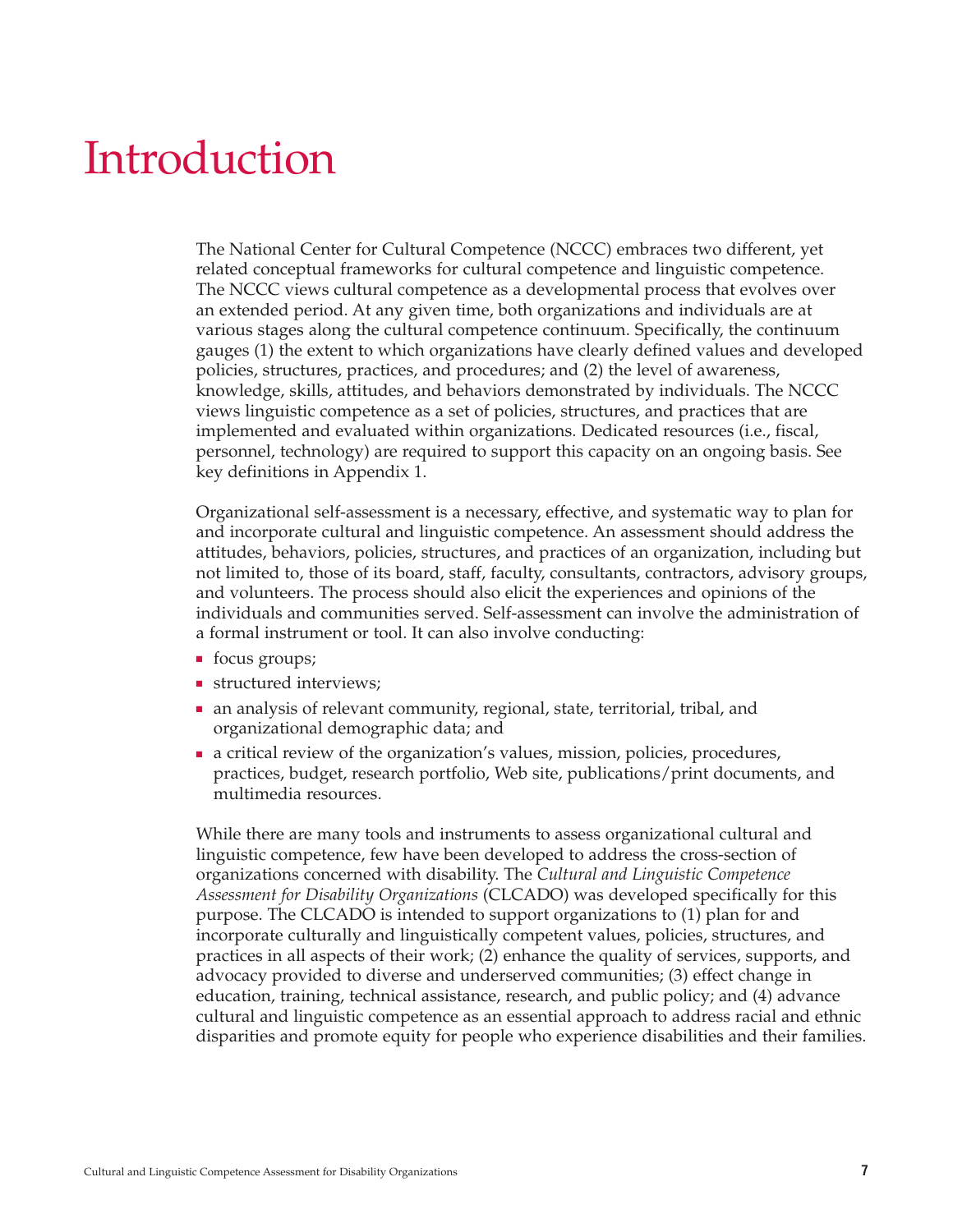## **The Benefits**

There are many benefits for disability organizations to engage in cultural and linguistic competence self-assessment. Such processes can lead to the development of a strategic or action plan with shortterm and long-term goals, measurable objectives, and identified fiscal and personnel resources to advance and sustain cultural and linguistic competence within the organization. Other benefits include, but are not limited to:

- gauging the degree to which organizations are effectively addressing the preferences and needs of culturally and linguistically diverse populations;
- determining the knowledge, skills, interests, and needs of staff, faculty, students, board members, and organizational membership;
- improving access, utilization, outcomes, and satisfaction with services and activities conducted;
- establishing partnerships that will meaningfully involve individuals who experience disabilities, their families and/or friends, community partners, and key allies; and
- determining strengths and areas for growth for individuals employed by or affiliated with the organization.

## **Values and Guiding Principles for Self-Assessment**

The NCCC uses the following set of values and principles to guide all self-assessment processes.

■ **Self-assessment is a strengths-based model.**

The purpose of self-assessment is to identify and promote growth among individuals and within organizations that enhances their ability to deliver services and supports and conduct activities that are culturally and linguistically competent. Self-assessment emphasizes the identification of strengths, as well as areas of growth, at all levels of an organization. The process also allows organizations to identify and acknowledge the internal assets that may be inadvertently overlooked.

■ **A safe and non-judgmental environment is essential to the self-assessment process.**

Self-assessment is most productive when conducted in an environment that (1) offers participants an opportunity to give honest statements of their level of awareness, knowledge, and skills related to cultural and linguistic competence; (2) provides an opportunity for participants to share their individual perspectives in a candid manner; (3) makes certain that there are no negative consequences and repercussions for participants; and (4) ensures that information derived will be used to effect meaningful change within the organization and the communities and constituencies it serves. The NCCC embraces the concept that cultural competence is developmental and occurs along a continuum (Cross et al., 1989). It matters not where an individual or organization starts, as long as there is continued progression toward the positive end of the continuum.

■ **A fundamental aspect of self-assessment ensures the meaningful involvement of the recipients of services and supports or participants in the activities conducted.**

Principles of self-determination and cultural competence ensure that participants and service recipients are integrally involved in planning, implementation, and evaluation processes. These principles extend beyond the individual to the community as a whole. Self-assessment must seek and value the experiences and opinions, both historical and current, of diverse groups, audiences, and populations with which the organization has served or collaborated. The organization should also seek the opinions of those with which it has not yet formed alliances. An inclusive selfassessment process can strengthen existing and forge new alliances and partnerships that have long-lasting benefits for the organization and for the community or region as a whole.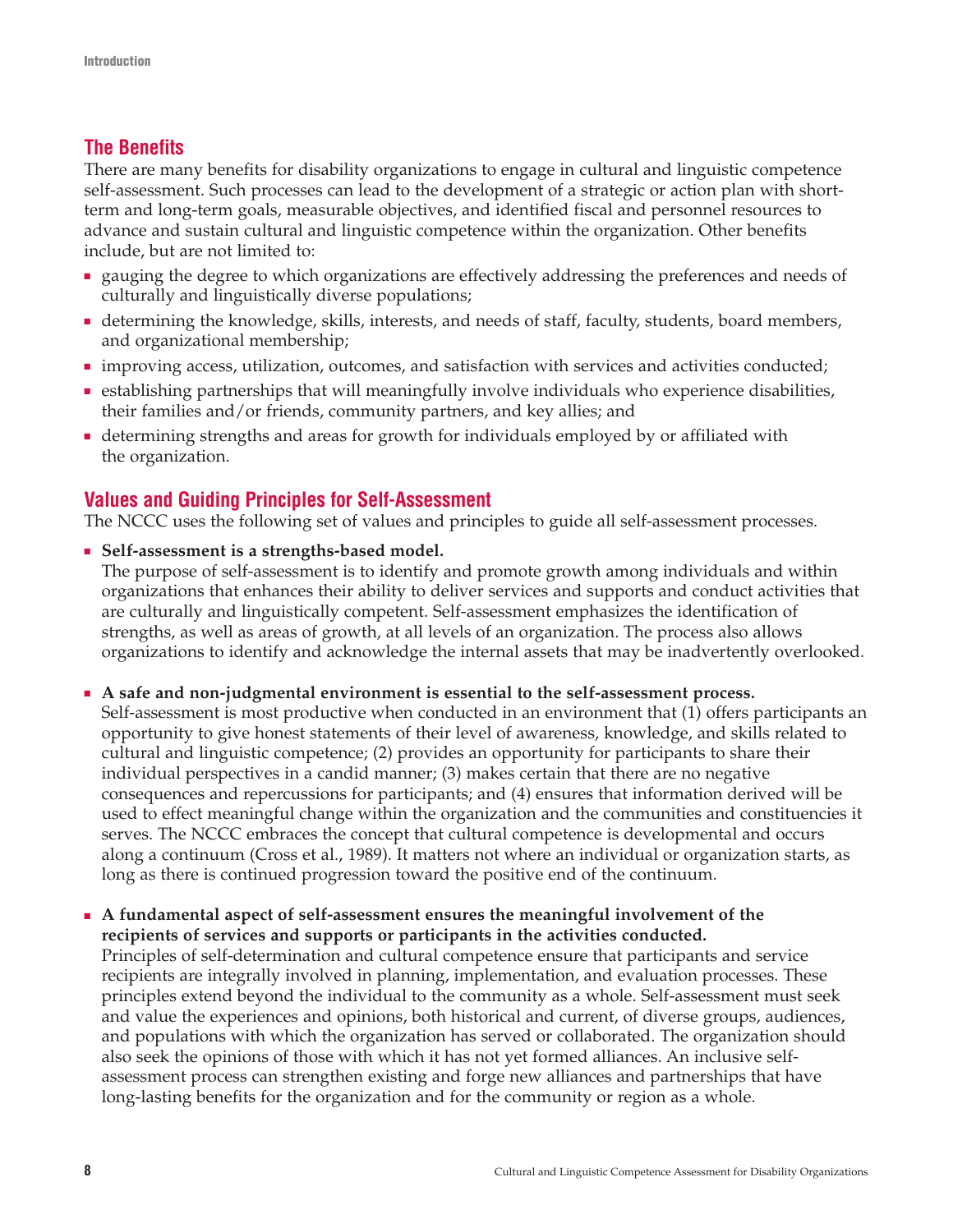#### ■ **The results of self-assessment are used to enhance and build capacity.**

The intent of the self-assessment process is neither to render a score/rating nor to label an individual or an organization. Rather, it is intended to provide a snapshot of where an individual or organization is at a particular point in time. Results should be used at (1) the individual level to identify specific areas of knowledge and skills for continued growth; and (2) the organizational level for strategic and action planning, quality improvement, and organizational change processes. The NCCC's experiences with self-assessment have demonstrated that comparisons between individuals and among organizations are of little benefit. Greater benefit is gained from individual and organizational self-comparison over extended periods to determine the extent to which growth has occurred.

#### ■ **Diverse dissemination strategies are essential to the self-assessment process.**

Self-assessment results should be shared with participants, partners, and allies in a manner that meets their unique needs. The NCCC employs a variety of dissemination strategies that are tailored to the specific interests of the organization and its constituency groups. This approach to dissemination involves (1) identification of the audiences, (2) presentation of data and assessment results in formats that are most useful and accessible to diverse audiences, and (3) convening of forums to discuss the implications and respond to questions or concerns of audiences and constituency groups. This approach recognizes that the need for information and methods of dissemination will vary for individuals who experience disabilities, their families and friends, policy makers, educators, researchers, students, advocates, service providers, and community-based organizations.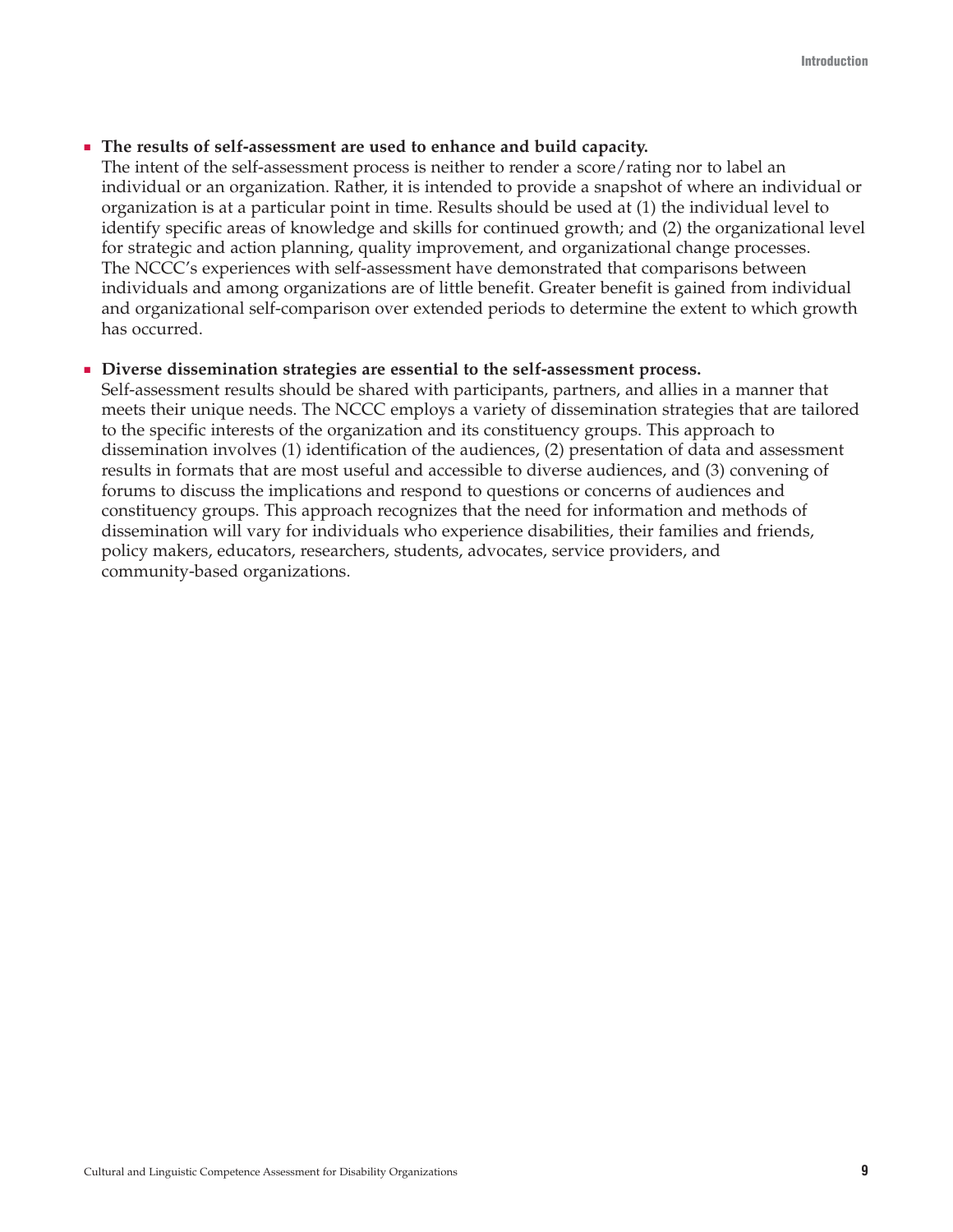## Instrument Description

The CLCADO is designed as a self-assessment instrument and requires approximately 30-45 minutes to complete. It consists of four sections—**Our World View, Who We Are, What We Do,** and **How We Work**. The instrument requires responses to detailed statements based on the participant's knowledge, opinions, and experiences. It may be difficult for participants to rate their organization based on the categories given. However, it is important for participants to answer every item to the best of their knowledge. There are different kinds of items on the CLCADO. Items in some sections use response fields such as "yes," "no," "don't know," or "in progress." Other items use a four-point Likert scale with a "don't know" option. Participants should check the box that reflects the best option available. *Remember, there are no right or wrong answers.*

**Our World View.** This section asks for perspectives about (1) the organization's world view of cultural diversity and approaches to inclusion and equity, (2) the extent to which this world view guides organizational behavior and is established in policy, and (3) the organization's philosophy, values, and commitment to cultural and linguistic competence.

**Who We Are.** This section examines the cultural diversity of staff, board members, and others who do the work of the organization. It also probes training and ongoing professional development needed to support cultural and linguistic competence. The items in this section apply to people with and without disabilities.

**What We Do.** This section examines how cultural and linguistic competence applies to the core functions of the organization, including (1) Conferences, Education, and Training; (2) Public Policy, Legislation, and Advocacy; (3) Community Engagement, Partnership, and Collaboration; (4) Publications and Information Dissemination; (5) Fundraising and Grant Writing; (6) Supporting a Research Agenda; and (7) Direct Services and Supports.

**How We Work.** This section probes how cultural and linguistic competency is applied to the structure, funding, and leadership activities of your organization.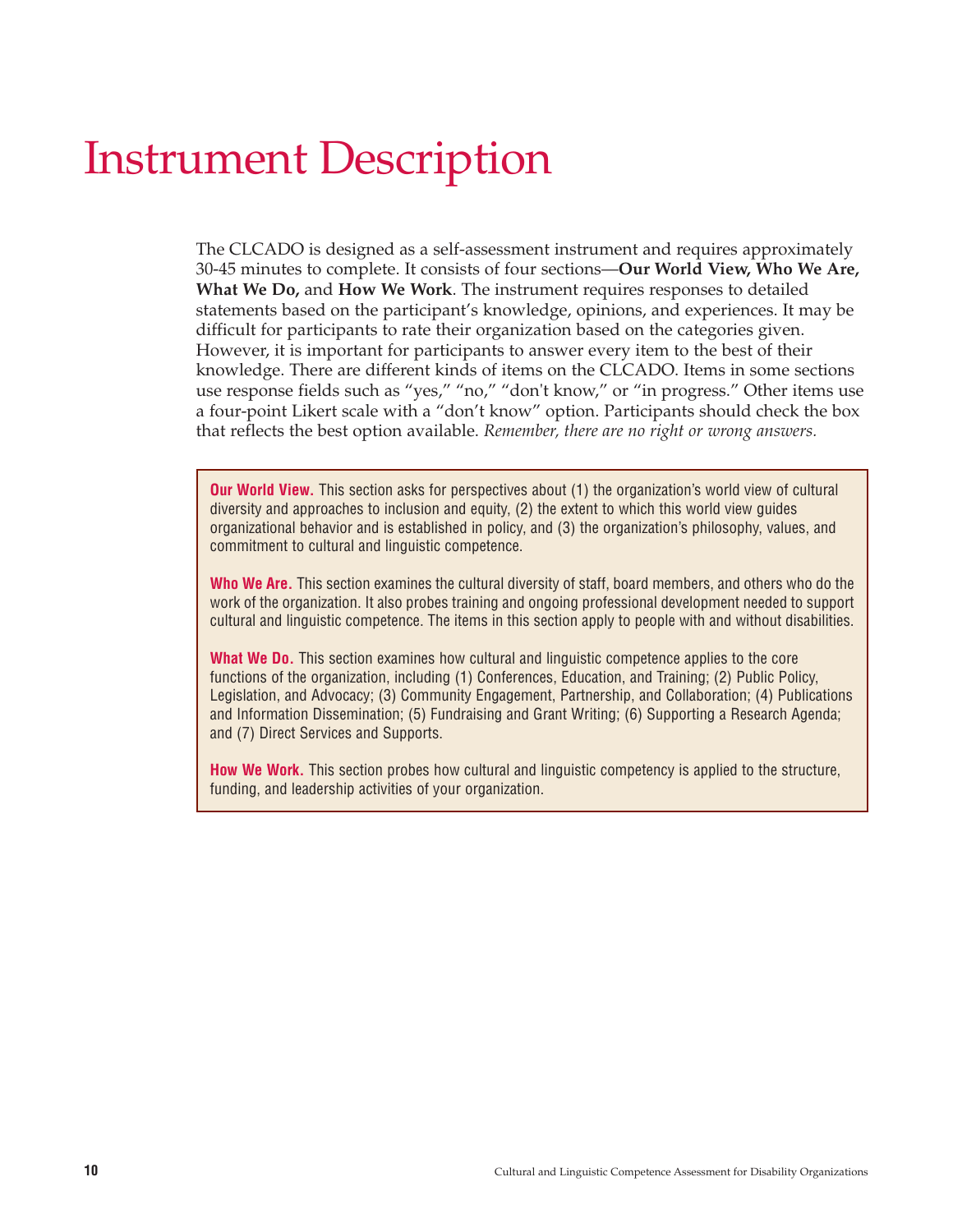## A Four-Phase Approach to Self-Assessment

A four-step process for organizational self-assessment is described below. The NCCC encourages the use of this process and has used it successfully with many organizations (Goode, Brown, Mason, & Sockalingam, 2006). However, considerable flexibility is also encouraged to make needed adaptations to the process based on the unique considerations of your organization (Goode, 2010).



### **Phases to Conduct an Organizational Self-Assessment**

- **Establish a structure to guide the work** Assemble a work group with the responsibility of coordinating the organizational self-assessment. The group can serve as the primary entity to plan, implement, and provide oversight to the process. Be inclusive. The group should have representation from all levels of the organization, including but not limited to, board members, staff, and faculty. It can also include individuals who experience disabilities and their families, community partners, and key allies.
- **Create a shared vision and shared ownership** Convene groups to define cultural competence and linguistic competence. Explore the rationale, value, and meaning of these concepts for your organization. Groups may meet face-to-face or via teleconference and Webinar. Ensure broad participation and a diversity of perspectives. Groups may include, but are not limited to, individuals who experience disabilities and their families, board members, staff, faculty, consultants, interns/fellows, volunteers,

community-based organizations, partners, and key allies.

#### ■ **Collect, analyze, and disseminate data**

Many data sources can be tapped for the self-assessment process, such as those from the CLCADO, focus groups, interviews, U.S. Census, national and state data sets on the incidence of racial and ethnic disparities and disproportionality, and your organization's own records. Carefully review and analyze these data. Use findings to create a comprehensive report that can be adapted for dissemination to diverse audiences and constituents.

#### ■ **Develop and implement a plan of action**

Create a plan of action using the results of the organizational self-assessment. Identify priorities. Determine the strategies, activities, partners, resources, timetables, and responsible parties to achieve desired goals. Establish benchmarks to monitor and assess progress.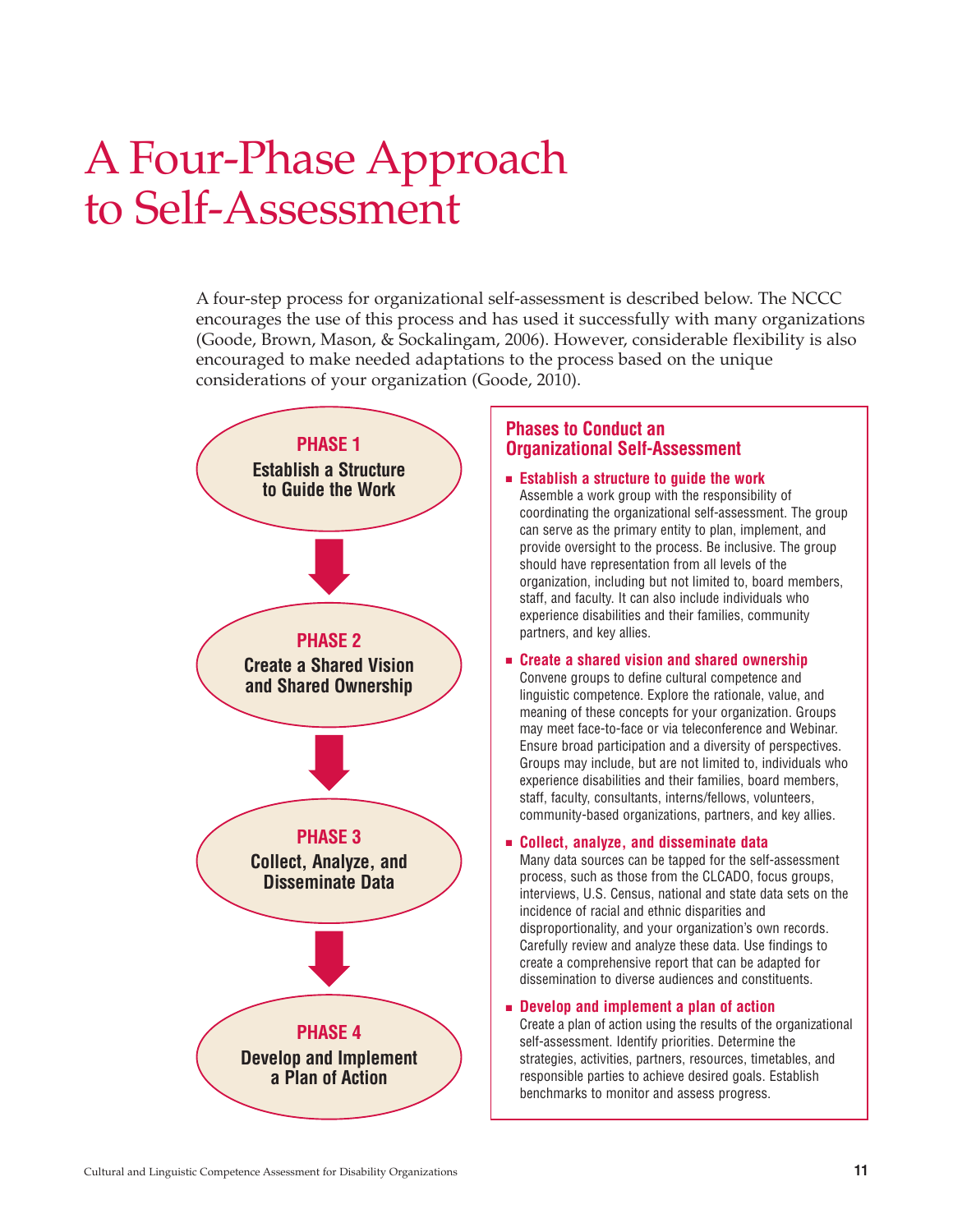## Useful Steps: Making the Self-Assessment Process Work for Your Organization

The process of self-assessment is just as important as the outcomes. There is no one method for conducting organizational self-assessment. The NCCC, however, has found the following steps to be useful based on years of experience in planning and conducting self-assessment processes for a broad range of human service organizations (Goode, Jones, & Mason, 2002).

### **USEFUL STEPS FOR PHASE 1: Establish a Structure to Guide the Work**

#### **Identify an individual or consultant to coordinate the self-assessment process.**

Some organizations choose to use a consultant, whereas others identify a staff or faculty member to lead or coordinate the self-assessment process. You should make this decision based on (1) the resources available to your organization and (2) the knowledge and skills of identified staff or faculty member(s).

■ **If you select a staff or faculty member, make sure that she/he is interested and has the time to devote to this effort.**

Often, staff or faculty who have a reputation for getting things done are frequently selected or "volunteered" for yet additional tasks. Before selecting your organization's "go to" person find out whether he/she is really interested in coordinating a self-assessment process. If your "go to" person is indeed selected, it may be necessary to decrease assigned workloads or reassign tasks until the selfassessment process is completed.

#### ■ **If you choose to use a consultant, make sure you get the right one.**

Many consultants market their skills in the areas of diversity, cultural competence, or linguistic competence. Make sure the consultant/consulting firm you select is the right match for your organization, for the communities and constituency groups served, and for the tasks to be conducted. The consultant/consulting firm should have knowledge of conducting cultural and linguistic competence assessment processes and experience working with organizations whose primary focus is disability. Conduct interviews and inquire about the consultant's/consulting firm's values, philosophy, definitions, and frame of reference for cultural competence and linguistic competence. Determine whether these views are consistent with those of your organization; if not, you know what to do.

#### ■ **Attend to the dynamics of difference.**

Other factors to consider in the selection process include, but are not limited to, the consultant's/consulting firm's: (1) experience with underserved and underrepresented cultural groups in addition to those defined solely by disability;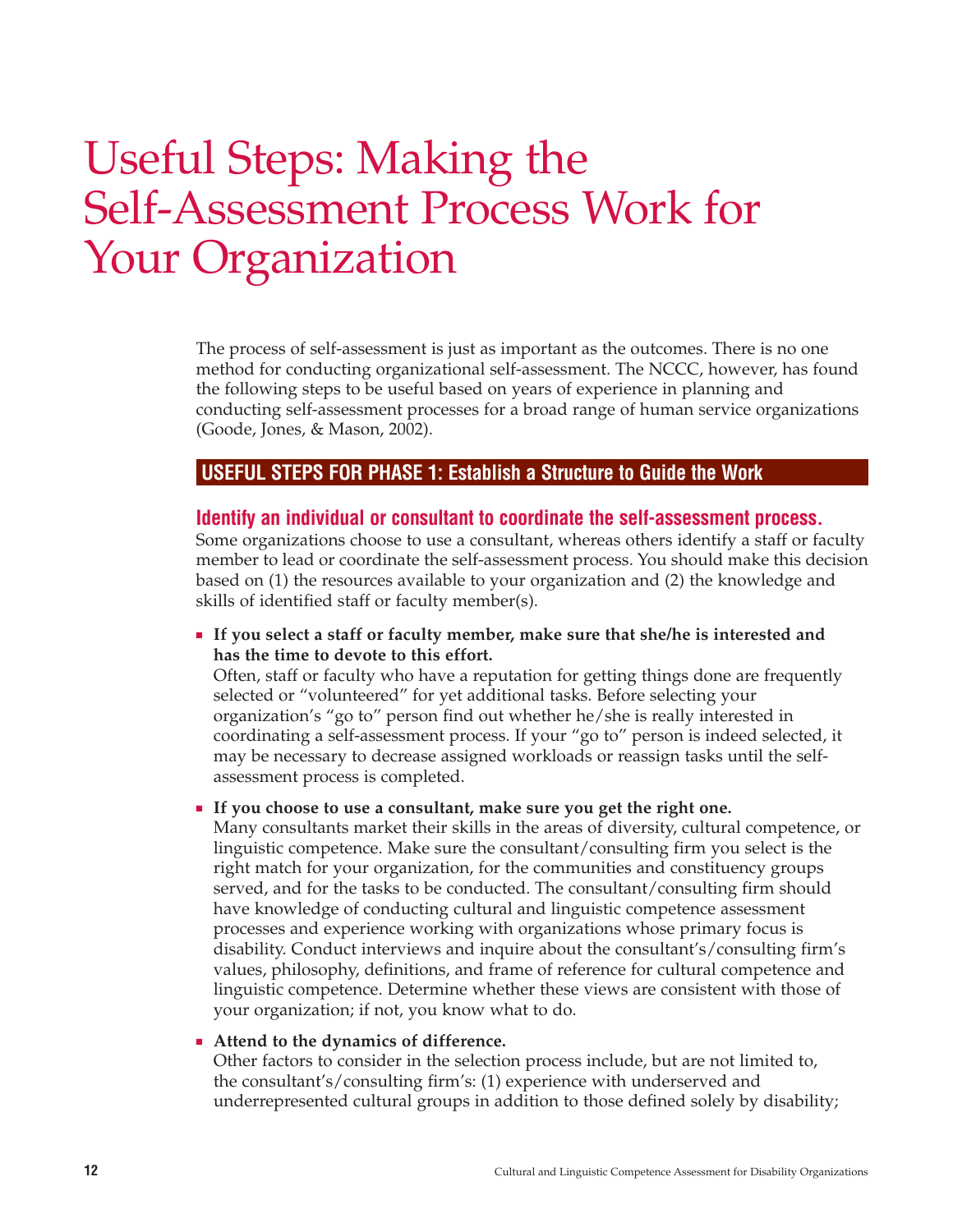(2) capacity to address the dynamics of difference that may occur based on such factors as race, ethnicity, language, religiosity/spirituality, gender, sexual orientation, gender identity or expression, and disability status; and (3) understanding of the cultural contexts of your organization and the socio-political environment in which it operates.

## **Put a structure in place to guide the process.**

#### ■ **If you already have a committee…use it. If not, create one.**

Some organizations use an existing committee structure, and others find it beneficial to create a task force or work group devoted to this function. Decide which works best for your organization. The work group should serve as the primary entity to plan, implement, and guide the self-assessment process.

#### ■ **Be inclusive!**

The group should have representation from all levels of the organization and include other key constituents. Extend invitations to staff, faculty, board members, individuals who experience disabilities and their families, volunteers, community partners, and key allies. The work group should have ready access to the organization's decision makers, or a work group member should have authority to make routine decisions during the process.

#### ■ Determine what to do when work group members disagree.

Many work groups are plagued by differences in opinion on how to get the work done. This situation may be further aggravated when cultural expressions of opinions are misinterpreted and misunderstood. For example, some group members may want to move quickly through an agenda because saving time is an important value. For others, who value relationships or need additional time to process complex information, moving quickly may impede their full participation. Addressing these diverse perspectives and group dynamics will require skilled leadership. Careful consideration should be given to selecting a leader or leaders who can meet the challenges of guiding a diverse group of people who may or may not have previously worked together, who may or may not have shared values, and who subscribe to differing world views.

#### ■ **Make the work group work.**

Some individuals may or may not have previous work group experience. Additionally, some may have never participated in an organizational process to assess cultural and linguistic competence. Leaders must make sure that all are familiar and comfortable with participating in a work group charged with an organizational assessment. It is incumbent upon leadership to create an environment that prepares all work group members to participate fully and effectively. Consider providing meeting summary notes, agendas, and written or audio-recorded materials in advance. Some members may benefit from being paired with another who has more experience in group processes.

The following "words from the wise" are offered in anticipation of and to assist with group dynamics.

### **WORDS FROM THE WISE**

- Ensure a safe environment for work group members to share their thoughts, perspectives, and feelings.
- Let the group "be" before it "does." All groups go through a process of "storming, forming, and norming."
- Attend to members' cultural practices—different experiences and preferences for getting work done.
- Reach agreement on approaches for communication, conflict resolution, and decision-making to help the group do its work.
- Attend to and address literacy and language access preferences and needs of all group members.
- Acknowledge and address issues associated with power (i.e., historical, perceived, actual) among group members.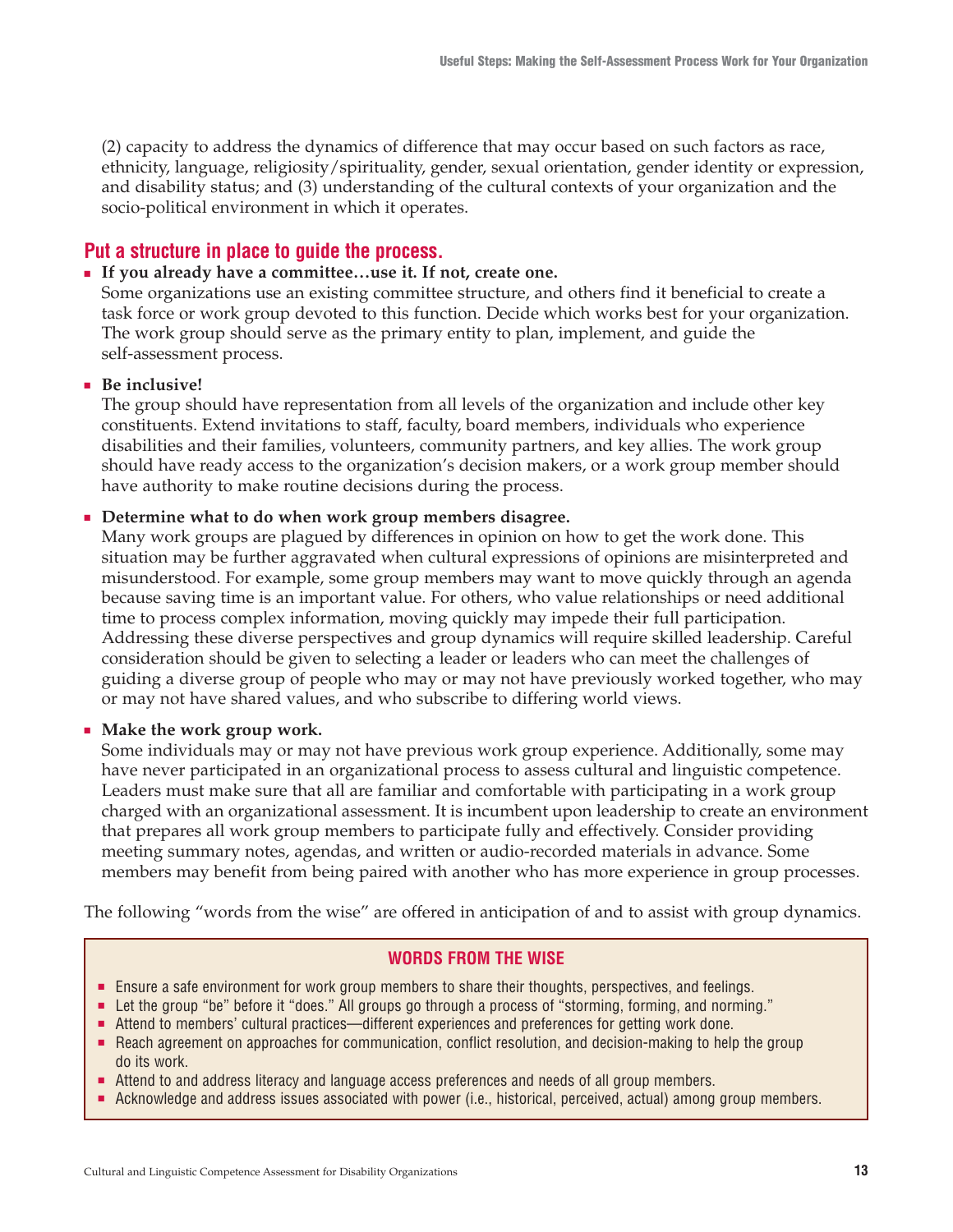## **Dedicate the necessary time and resources to get the job done.**

#### ■ Make sure you have the time, people, money, and effort.

Conducting self-assessment is time and resource intensive. Determine the scope of the self-assessment process for your disability organization. You may only choose to administer and use the data from the CLCADO. You may decide that it would be beneficial to convene focus groups and conduct structured interviews. See Appendix 2 for suggested focus group protocol and sample structured interview questions. You may also decide to conduct an in-depth analysis of your disability organization's written policies, procedures, budget, Web site, publications/print documents, and multimedia resources. The success of the self-assessment process, in part, depends on allowing ample time to complete each phase. It also depends on having the necessary staffing and funding. The following "tips" are provided to help your organization think through the time, people, money, and effort.

#### **TIPS: TIME, PEOPLE, MONEY, AND EFFORT**

#### **Funding**

- Determine the amount of funding that your organization can devote to conducting a self-assessment.
- Remember that some resources may be in-kind or donated from community partners. One-time grants from local/national foundations may be a source of funding as well.
- Develop a realistic budget. Line items may include, but are not limited to:
	- consultant fees;
	- stipends or reimbursement for individuals with disabilities and their families to participate in work group activities;
	- foreign language interpretation and translation services;
	- sign language interpretation services or other accommodations for people who experience disabilities;
	- costs associated with convening focus groups;
	- telephone/conference calls;
	- copying, mailing, and related dissemination activities; and
	- refreshments (appropriate to the time of day of meetings or focus groups and food choices that reflect community preferences).

#### **Staffing**

- Determine the responsibilities and the amount of time that staff and/or faculty will devote to the self-assessment process. Protect this time.
- Develop realistic timelines for meeting all tasks associated with the self-assessment process (e.g., routine meetings or teleconferences, administration of the instrument and analysis of resulting data, collection and analysis of other data, focus groups, interviews, dissemination of findings).
- Make judicious use of time devoted by partners, key allies, and other constituents.

### ■ **All aboard! Get your partners and allies onboard.**

A self-assessment process that is inclusive of community partners and key allies provides an opportunity to obtain a rich variety of information. Consider the following tips if your organization chooses this path:

- Extend an invitation to involve community partners and allies from the "get go."
- Encourage individuals and organizations to choose different ways to be involved in the selfassessment process, including but not limited to:
	- providing advice in preliminary planning activities;
	- serving as work group members;
	- participating in focus groups;
	- helping to identify or donate resources; and
	- providing services or staff assistance.
- Demonstrate that contributions of each community partner and ally are valued and respected.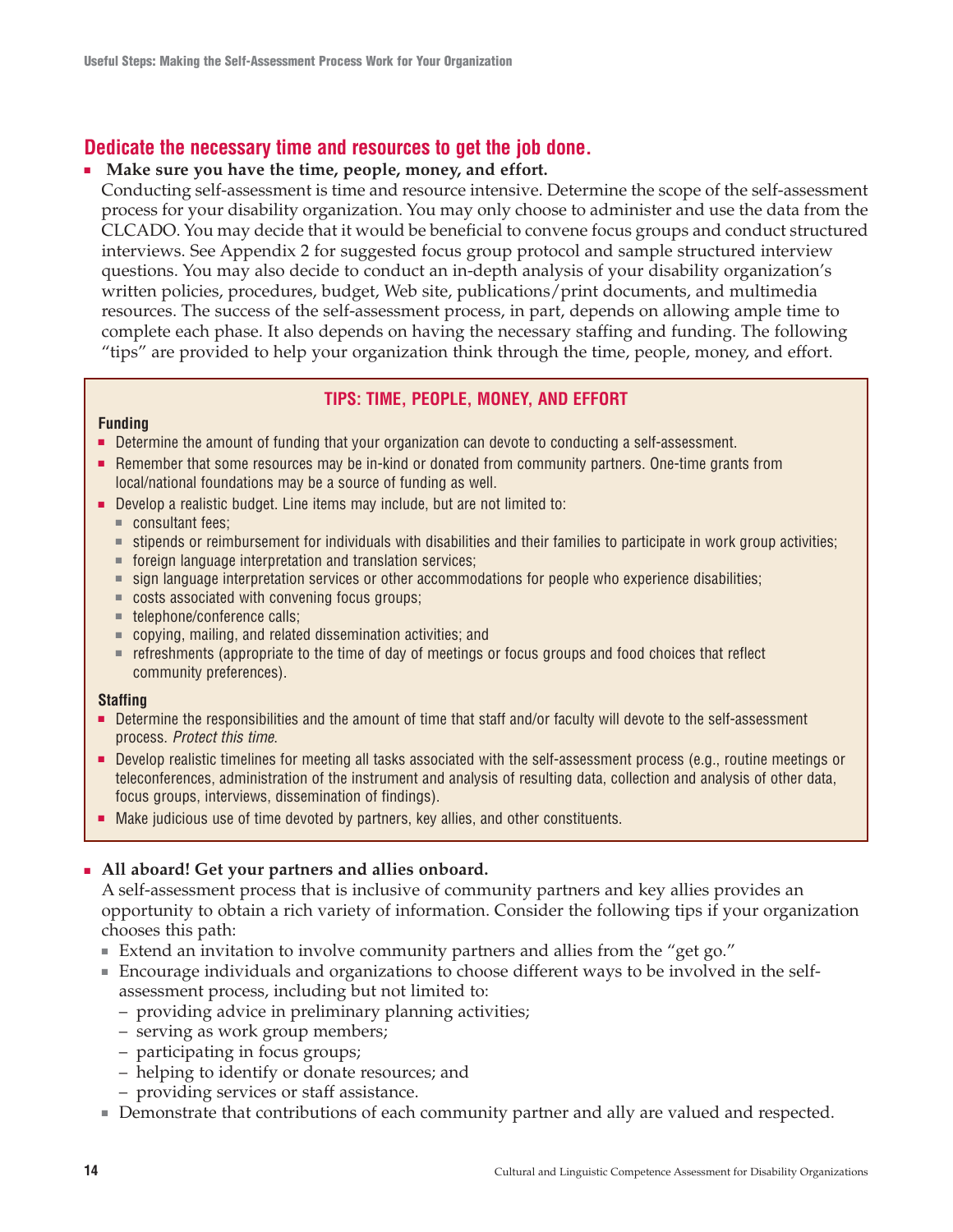## **USEFUL STEPS FOR PHASE 2: Create a Shared Vision and Shared Ownership**

## **Get "buy-in" and group members on the same page.**

Many organizations move forward with conducting an organizational self-assessment without first going through an important step—creating a shared vision and fostering shared ownership for cultural and linguistic competence. Creating a shared vision and fostering shared ownership are most effective when rooted in (1) a shared vocabulary and understanding of the concepts, (2) inclusive processes, and (3) buy-in strategies tailored to meet individual interests and needs. The following insights are offered based on the NCCC's past experiences in leading and conducting these efforts.

### **1. Shared vocabulary, shared understanding**

There are many conceptual frameworks and definitions for cultural competence and linguistic competence. Moreover, these terms are often used interchangeably with others—as if they have the same meaning (e.g., cultural sensitivity, cultural awareness, culturally appropriate, culturally effective, culturally relevant, linguistically appropriate). Many mistakenly think that cultural competence and linguistic competence are solely for and about

Culture is a system of collectively held values, beliefs and practices of a particular group that guides thinking and actions in patterned ways. (WENGER, 1993)

people of color or members of racial groups other than non-Hispanic White. These concepts are relevant for and applicable to all people since we are all cultural beings. It is important to have a shared vocabulary and shared understanding of key concepts and terms, which helps to move the process forward.

- Review the definitions of key terms in Appendix 1 of this guide. Engage staff, faculty, individuals with disabilities and their families, fellows/interns, volunteers, partners, and key allies in discussions about their meaning.
- Identify frameworks and definitions for cultural competence and linguistic competence from existing literature. Explore and discuss their meaning and relevance to the work of your organization.

### **2. An inclusive process**

Without a shared understanding and inclusive processes, those involved in self-assessment (e.g., board members, staff, faculty, individuals with disabilities and their families, partners) may not be "on the same page." There is little documented in the literature that describes how organizations use inclusive processes to reach consensus on (1) definitions of cultural competence and linguistic competence, and (2) what these concepts mean to their mission and work.

- Compile a list of board members, staff, faculty, individuals with disabilities and their families, community partners, and key allies to participate in a consensus process.
- Review the list with an eye toward who is not at the table. Strive to ensure diverse representation across racial, ethnic, linguistic, and cultural groups within the area or geographic locale served by your organization.
- Reach consensus on a definition and framework for cultural competence and linguistic competence. Consider these definitions and frameworks and how they relate to your organization and the communities and constituency groups it serves and supports.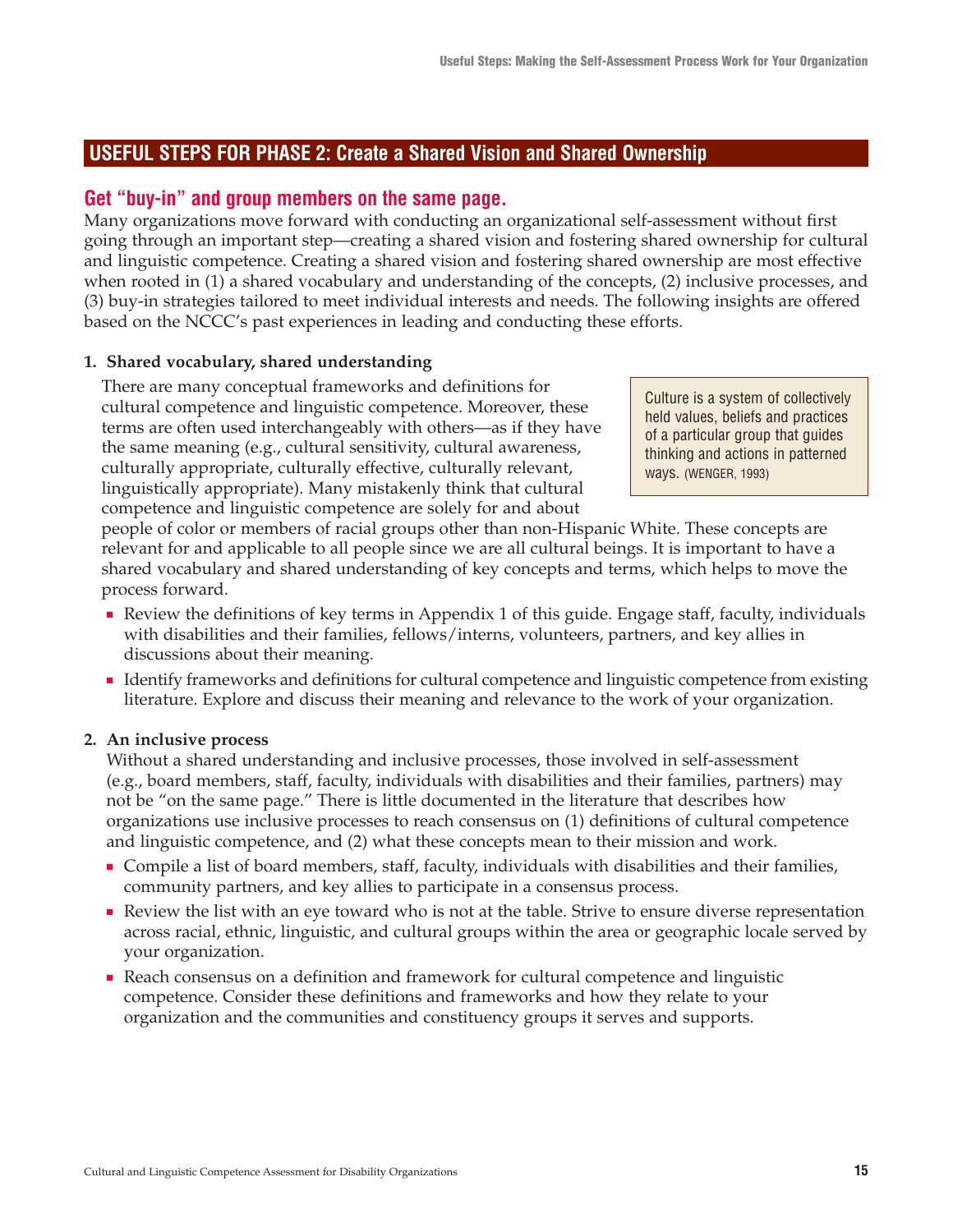### **3. Buy-in strategies tailored to meet individual interests and needs**

You can learn a lot when you pose and answer the following questions:

- Why is cultural and linguistic competence important to our organization?
- How will a self-assessment process help our organization in the journey toward cultural and linguistic competence?
- What's in it for our organization? What's in it for me?
- How will this self-assessment help with our efforts to address disparities in services and supports for individuals who experience disabilities and their families?
- How will this self-assessment assist our organization in addressing disproportionality in educational settings?

Being able to respond positively and with confidence to these questions will assist your organization in developing buy-in strategies that are tailored for different constituency groups. What is meaningful for one group or segment of the community may not be same for others. For example, individuals who experience disabilities and their families may want assurance that their cultural beliefs and practices will be honored and respected when they seek guidance and support. Staff may want to improve the quality of services and supports they deliver or increase the diversity of the families they serve. Faculty may want to address cultural and linguistic competence in curricula, teaching methodologies, supervision, and research efforts. Community partners and key allies may see the benefit of increasing your organization's capacity to reach and serve individuals who experience disabilities and their families in a certain geographic area or those with limited English proficiency or other language barriers. Last, board members may be invested in the how cultural and linguistic competence strengthens the organization and positions it for the future.

Efforts to get buy-in should be planned, deliberate, and strategic.

- Clearly state your organization's reason for self-assessment.
- Generate a list of expected benefits that can come from the self-assessment process.
- Enlist the assistance of "champions" or those who have credibility and influence among their peers and/or within their respective communities.
- Ask other organizations that have engaged in self-assessment to share their stories—both challenges and successes.
- Invite "naysayers" or the "opposition" to the table. Opposing opinions should be represented at the table; they can help shape strategies and approaches to better address and counter resistance. It is particularly beneficial when a naysayer is "converted" and becomes a credible voice within the opposition.

### **4. Shared Vision**

Creating a vision for cultural and linguistic competence is a powerful process that enables all to have a stake in the benefits and outcomes.

- Engage staff, faculty, board members, individuals with disabilities and their families, fellows/interns, community partners, and key allies in a process to create a shared vision.
- Pose the questions: If our organization were culturally and linguistically competent in five years, what would it look like? What would be different?
- Review responses to the questions, and reach a group consensus on a vision statement.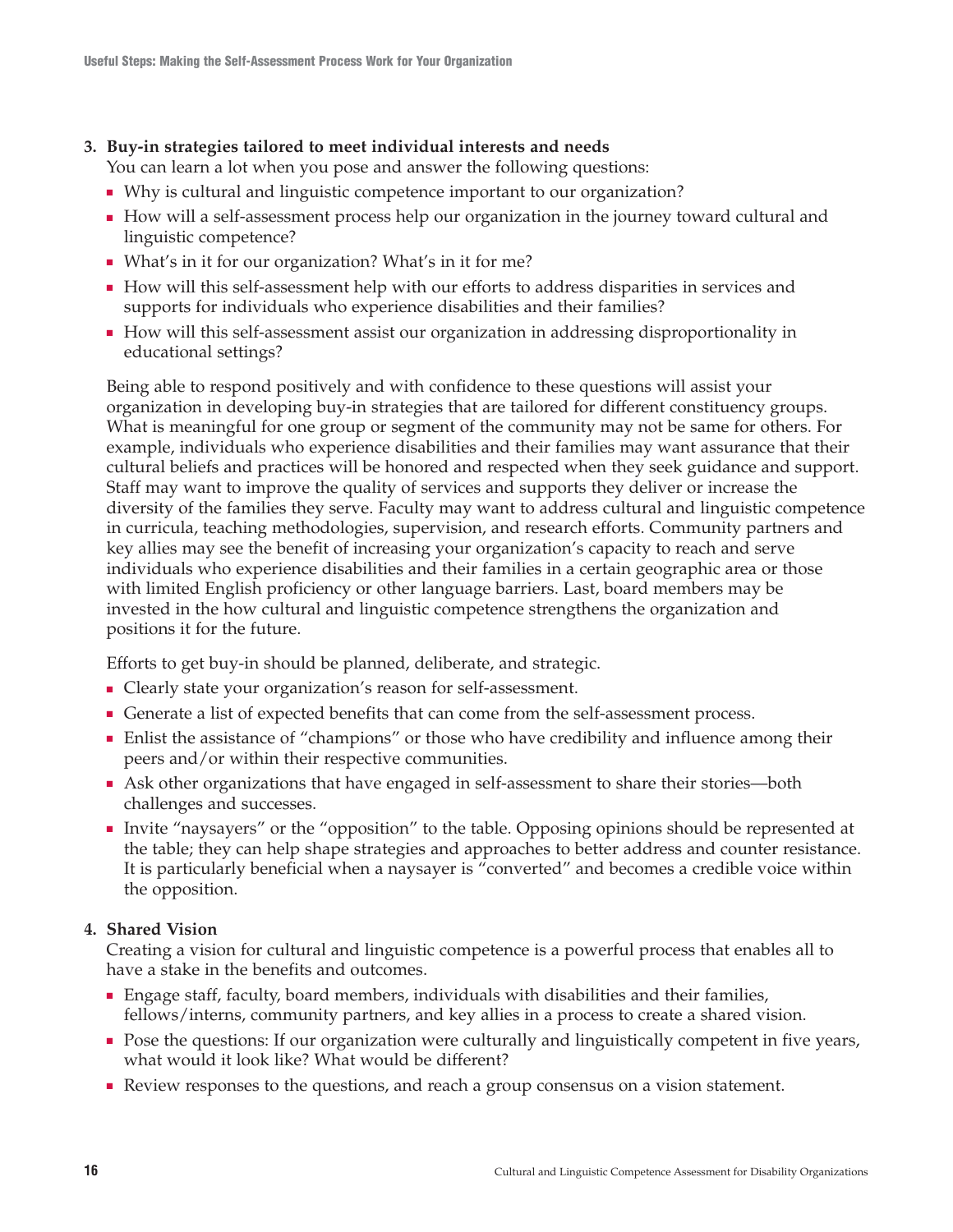### **USEFUL STEPS FOR PHASE 3: Collect, Analyze, and Disseminate Data**

The scope of the self-assessment process your organization chooses to conduct will have a direct bearing on the types of data to be collected and analyzed. Data sets may include, but are not limited to (1) the completed CLCADO instrument; (2) focus groups; (3) structured interviews; (4) community, local, regional, and state demographic data; and (5) organizational records. The following guidance is provided to assist your organization with administering and scoring the CLCADO.

## **Administer the CLCADO**

#### **This is how you do it.**

A successful self-assessment, in part, depends on how much the participants understand, embrace, and are enthusiastic about the process. Your buy-in strategies should have helped pave the way for this phase.

- Determine who will complete the CLCADO and how it will be disseminated. You know your organization best and the preferred ways of receiving the CLCADO (e.g., individually or group, face-to-face meeting, e-mail, U.S. mail).
- Emphasize why your organization is invested in conducting a self-assessment, including the potential benefits.
- Review the instrument with participants and answer any questions.
- Establish timelines for the return of all mail-in CLCADO instruments.
- Discuss the structure of the instrument with participants. The CLCADO instructs participants to answer *all* questions to the best of their knowledge. The section entitled *What We Do* lists a broad range of activities conducted by disability organizations. Respond to only those activities conducted by your organization.

### **Score the CLCADO**

#### **This is how you score it.**

The CLCADO is not designed to give a "grade" to your organization. The CLCADO is intended to help identify areas of strength and growth within your organization, and to provide guidance for the next stage of your journey toward achieving cultural and linguistic competence. Detailed guidance on how to score the CLCADO follows.

- 1. Set up a way to record the scores on each item for each person completing the CLCADO. You can use any of the following tools to record CLCADO scores—an electronic spreadsheet, such as Excel, a paper grid or spreadsheet, or computer statistical software. Set up this tool so that you can enter each response and then can easily count how many people completing the instrument chose each response option. For example, in the first section, "Our World View," you should have a place for the four response options in the Likert scale for each item, as well as yes, no, or don't know about policy for each of these items.
- 2. After entering the data from all of the completed CLCADO instruments, calculate the number of each type of response. Next, calculate percentages for each response. It may be useful to total the number for each response across an entire section or subsection. This step will provide you with an overview of which are areas of strength or areas for growth for your disability organization.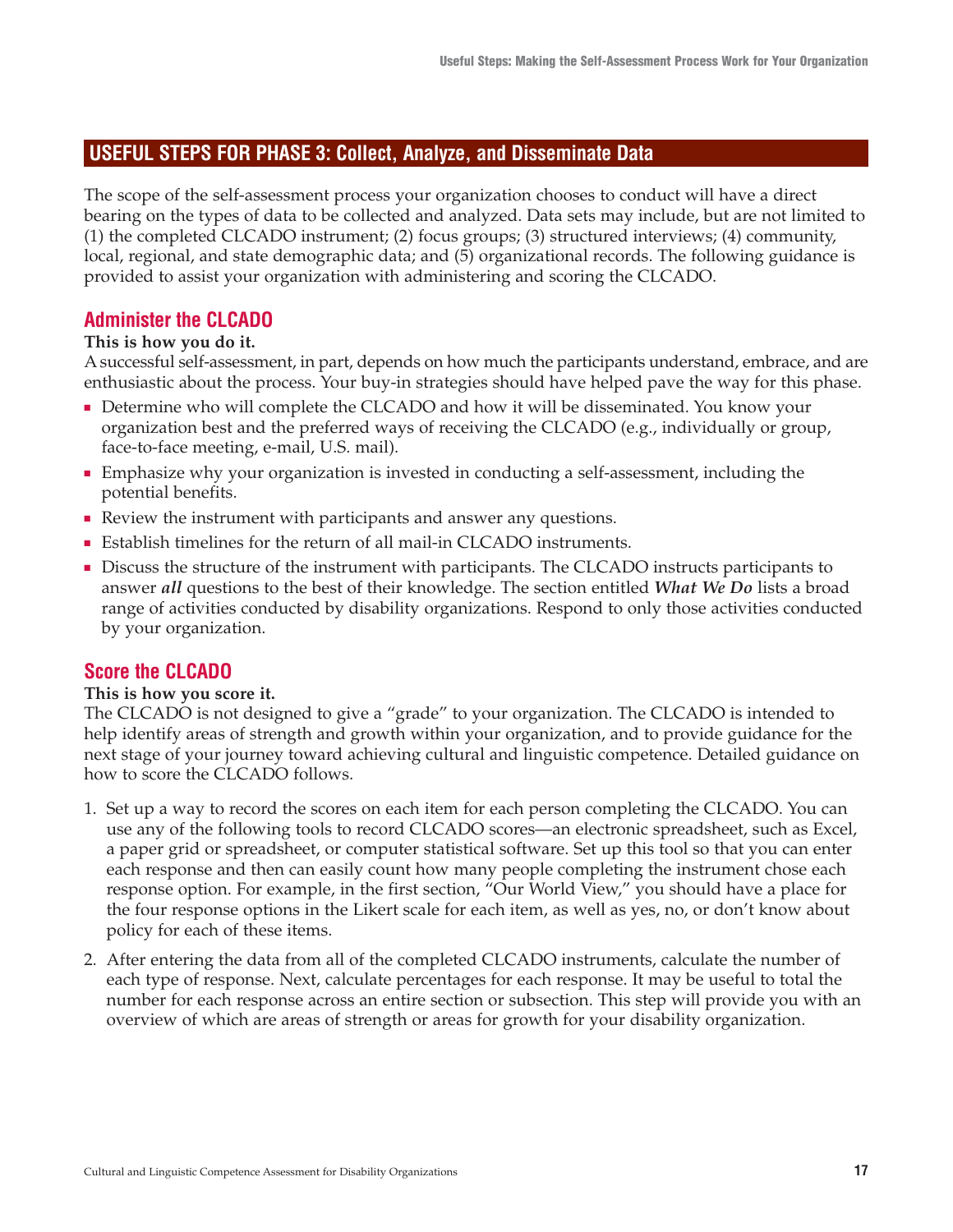- 3. Choose criteria for a definition of areas of strength and areas for growth for your organization. Consider the following options. There are several different types of response sets on the CLCADO.
	- For items or bulleted sub-items with a response option of "Yes/No/In progress/Don't know":
		- If at least 75% of respondents choose "yes," the item or sub-item would qualify as an area of strength.
		- Areas for growth are those below that level.
		- Items on which a large percentage reported that the activity is "in progress" can be considered opportunities for more immediate success.
		- Any areas where fewer than 25% of those completing the CLCADO choose "yes," might be considered as particularly challenging areas for your organization.
	- For items or bulleted sub-items with response options of **"Never/Seldom/Sometimes/Routinely"** or **"Not at All/A Little/Somewhat/Very Much,"** the NCCC suggests that:
		- Strengths are items on which 75% or more choose "Routinely" or "Very Much."
		- Items for which 75% or more choose "Sometimes" or "Somewhat" are considered relative strengths and opportunities for immediate development.
		- Items with percentages of response lower than 75% are considered areas for growth.
		- Items that had fewer than 25% choosing "Routinely" or "Sometimes" for the relevant response set might be considered particularly challenging areas for your organization. Similarly, items that had fewer than 25% choosing "Very Much" or "Somewhat" might be considered challenging areas.

## **Analyze and Report Data from the CLCADO**

After you have completed the scoring, your organization can look at each of the four sections or particular items to identify areas of strength and growth. If your organization chooses a statistical approach, treat the information as frequency data. The NCCC does not recommend calculating or reporting mean scores on items or the instrument as a whole. Questions to consider in analyzing the data follow:

- 1. What are the specific areas of strength or areas for growth?
- 2. Are policies in place to support our work? If so, are members of our organization aware of them?
- 3. Are different segments of our organization (e.g., board, staff, volunteers, consultants) aware of our policies and practices related to cultural and linguistic competency?
- 4. Are there areas in which we are "almost" there and could quickly make progress?
- 5. How might our areas of strength help us make progress on our areas for growth?

### **USEFUL STEPS FOR PHASE 4: Develop and Implement a Plan of Action**

The process of self-assessment yields a wealth of information. Now that all of the data analysis is completed, you can begin Phase 4. This phase of the process involves using all of the information you have collected and analyzed to develop an action plan. The action plan should clearly state the priorities and goals that your organization establishes for cultural and linguistic competence. A welldeveloped plan helps ensure that your organization has a fully detailed road map for the journey it is undertaking and that all involved will be knowledgeable about their roles and responsibilities. The following tips are offered to assist in developing and implementing a plan of action.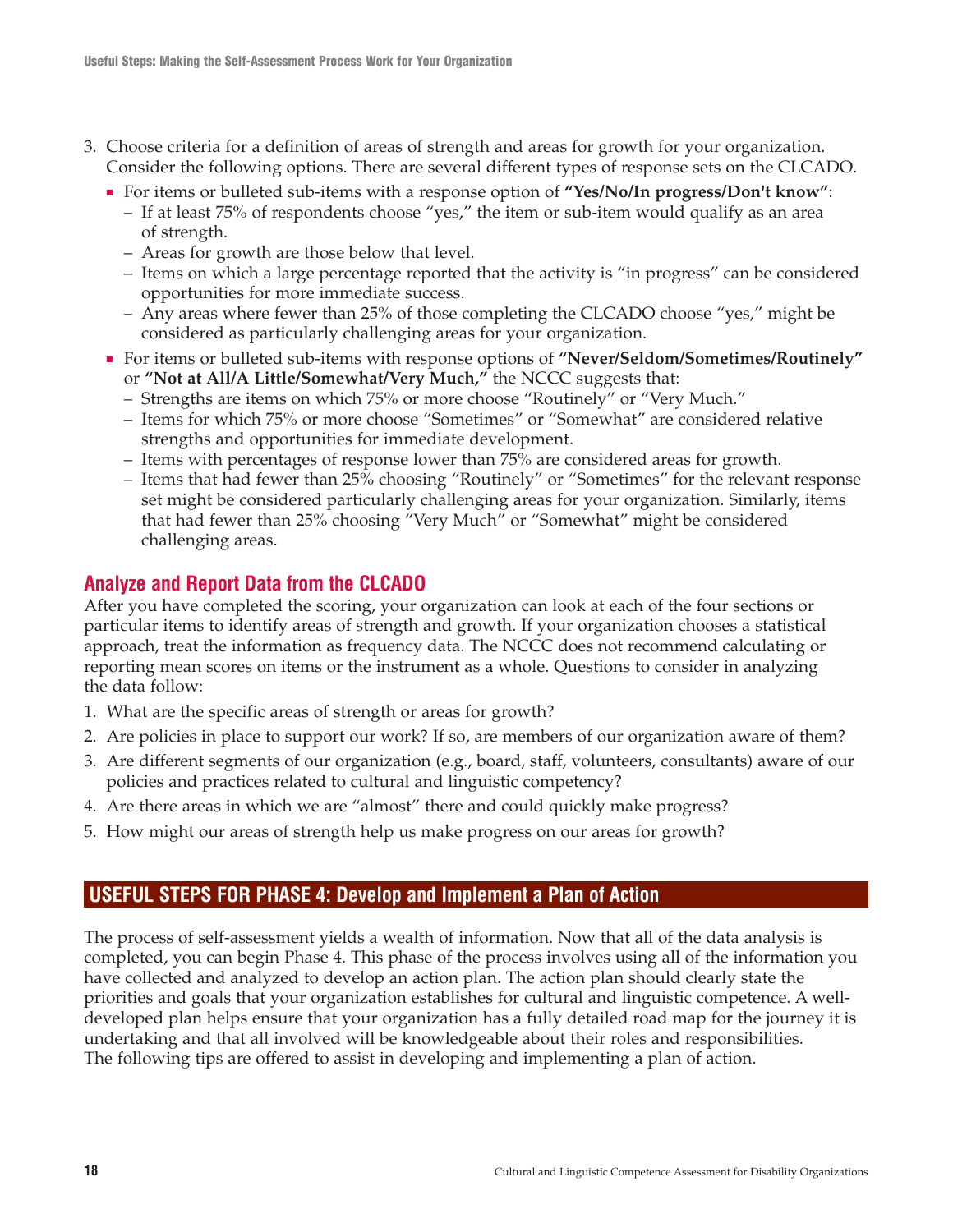## **Strategic planning, action planning. What's the difference?**

Many disability organizations have strategic plans that set forth broad directions for an established period, typically five years or more. An action plan is not a substitute for your organization's strategic plan. As presented in this guide, an action plan is an effective tool for using the self-assessment results to plan for organizational change specifically related to cultural and linguistic competence. The action planning process should be used to:

An action plan is a tool for moving forward on a strategy or project that has already been agreed upon or about which there is already consensus. (INSTITUTE OF CULTURAL AFFAIRS, 2002)

- clarify and delineate tasks;
- align the creativity, actions, roles, and responsibilities of work group members;
- determine necessary actions, roles, and responsibilities;
- build trust, support, enthusiasm, and consensus;
- create an implementation timeline to accomplish tasks; and
- coordinate actions and assignments.

## **Tips for developing an action plan**

The following are tips for developing and implementing an action plan for your organization:

- Establish a process for developing an action plan, and select someone who is knowledgeable and skilled to lead the process.
- Be inclusive. Invite a diverse array of constituents to be active participants in the process. They may include, but are not limited to, staff, faculty, board members, individuals who experience disabilities and their families, volunteers, fellows/interns, community partners, and allies to be part of the process. They will enrich and bring valuable resources to the action planning process.
- Develop an action plan that consists of the elements listed in template below.
- Establish benchmarks to monitor and assess progress at regular intervals.

| <b>Strategy/Activity</b> | <b>Organization</b> | <b>Resources</b> | <b>Timetable</b> | <b>Responsible Parties</b> |
|--------------------------|---------------------|------------------|------------------|----------------------------|
|                          |                     |                  |                  |                            |
|                          |                     |                  |                  |                            |
|                          |                     |                  |                  |                            |
|                          |                     |                  |                  |                            |
|                          |                     |                  |                  |                            |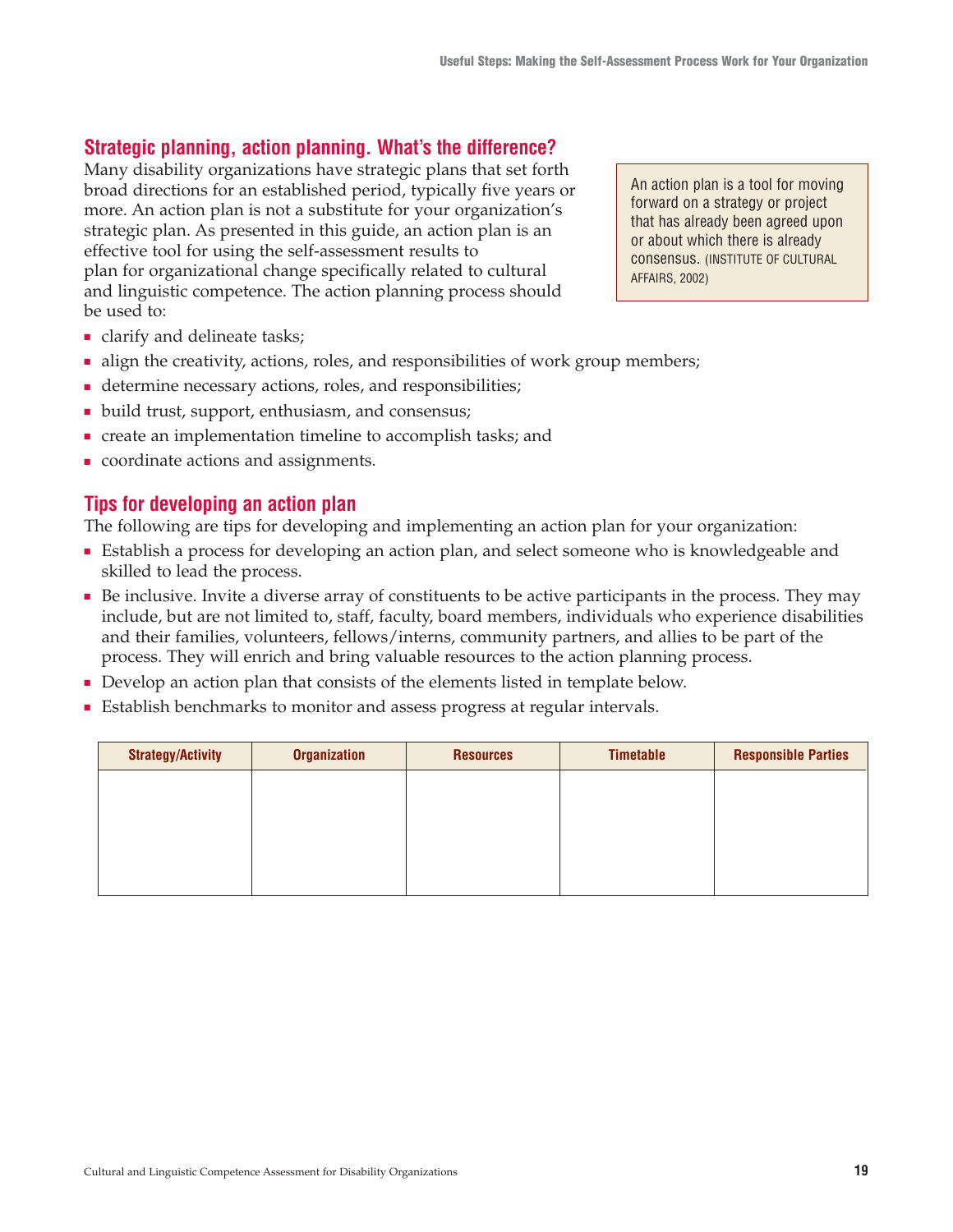# Conclusion

If you have reached this point in the guide, congratulations!! Your organization is well on its way to exploring the benefits of cultural and linguistic competence organizational self-assessment. The energy and drive to continue this momentum will require focused leadership, partnerships, and dedicated resources. As stated previously, the process of organizational self-assessment is not a one-time occurrence. You will be able to use this process, on an regular basis, to both gauge and guide your efforts to incorporate cultural and linguistic competency within all aspects of your organization.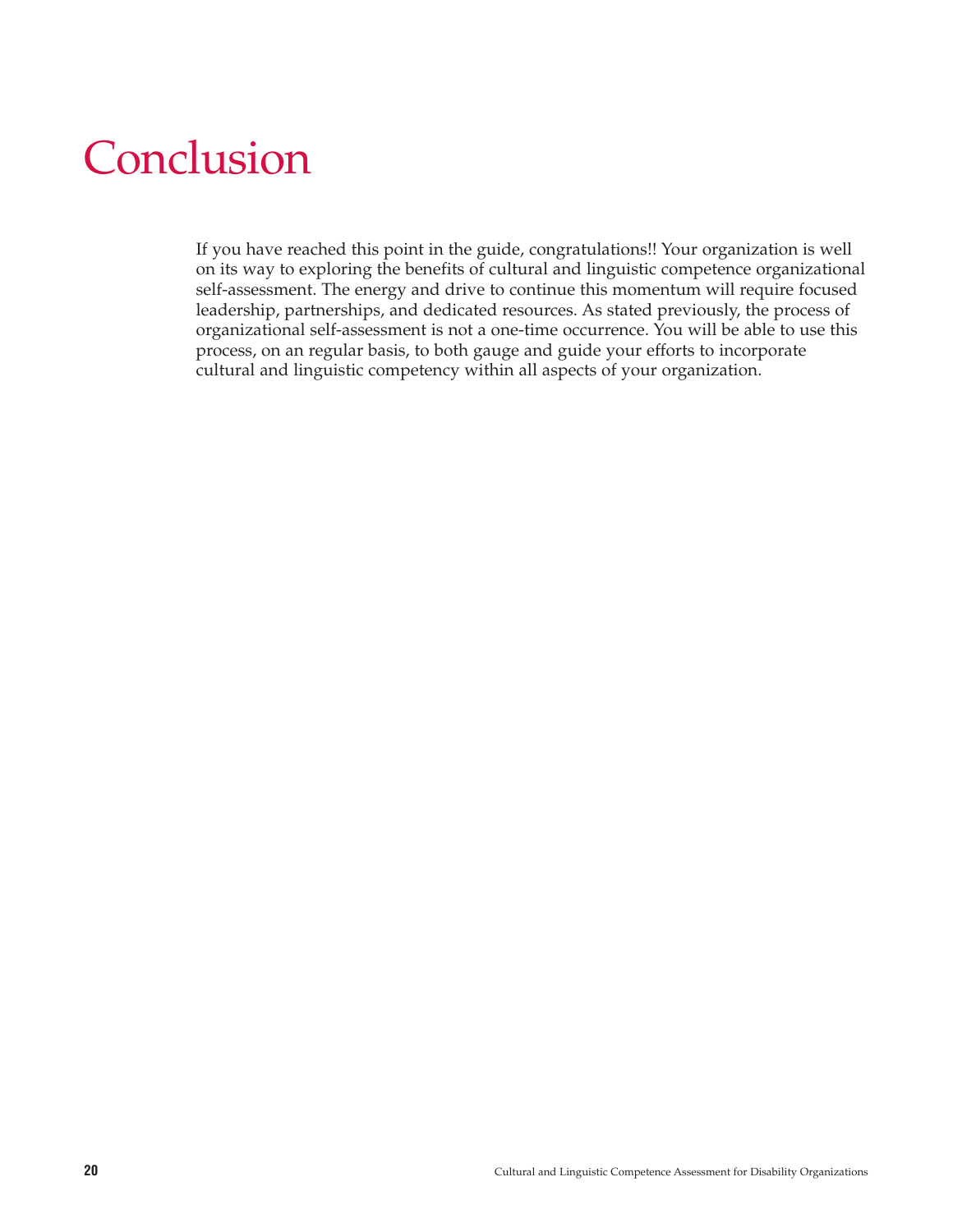## References

Cross, T., Bazron, B., Dennis, K., & Isaacs, M. (1989). *Towards a culturally competent system of care: A monograph on effective services for minority children who are severely emotionally disturbed* (Vol. 1). Washington, DC: Georgetown University Child Development Center.

Goode, T., Brown, M., Mason, J., & Sockalingam, S. (2006). *A guide for using the cultural and linguistic competence policy assessment instrument*. Washington, DC: National Center for Cultural Competence, Georgetown University Center for Child and Human Development. Retrieved May 11, 2010, from http://www.clcpa.info

Goode, T., Jones, W., & Mason, J. (2002). *A guide to planning and implementing cultural competence organizational self-assessment*. Washington, DC: National Center for Cultural Competence, Georgetown University Center for Child Development. Retrieved May 11, 2010, from http://www11.georgetown.edu/research/gucchd/nccc/documents/ ncccorgselfassess.pdf

Goode, T. D. (2010). *A guide for using the cultural and linguistic competence family organizational assessment instrument*. Washington, DC: National Center for Cultural Competence, Georgetown University Center for Child and Human Development. Retrieved September 12, 2010, from http://www.gucchdgeorgetown.net/nccc/clcfoa

The Institute of Cultural Affairs. (2000). *ToP® group facilitation methods: Action planning*. Phoenix, AZ: Author.

Wenger, A. F. Z. (1993). The cultural meaning of symptoms. *Holistic Nursing Practice, 7*(2), 22.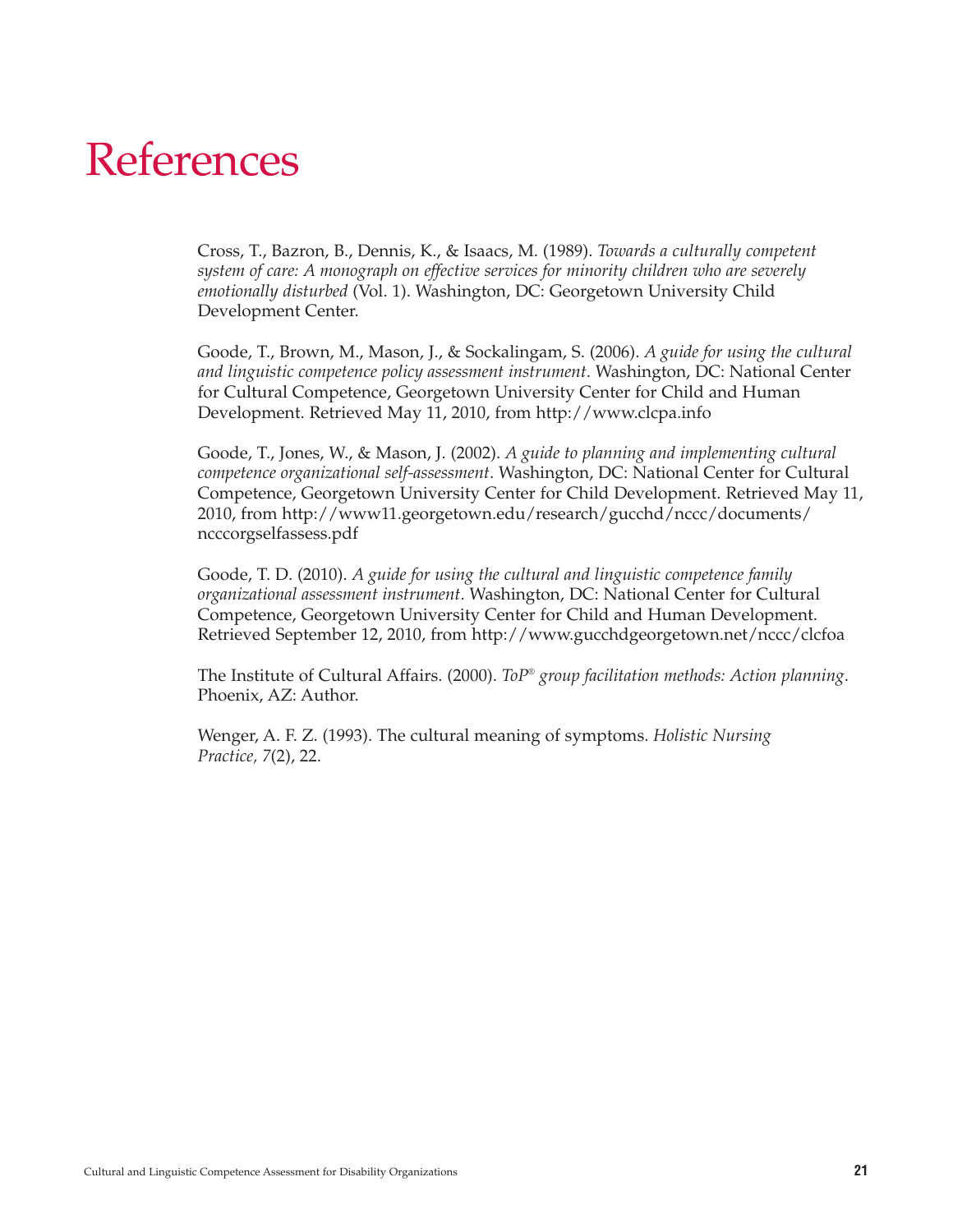## APPENDIX 1 Definitions and Key Concepts

## **Cultural Competence**

The NCCC embraces a conceptual framework and model of achieving cultural competence adopted from the Cross et al. definition. Cultural competence requires that organizations:

- have a defined set of values and principles, and demonstrate behaviors, attitudes, policies, and structures that enable them to work effectively cross-culturally.
- have the capacity to (1) value diversity, (2) conduct self-assessment, (3) manage the dynamics of difference, (4) acquire and institutionalize cultural knowledge, and (5) adapt to the diversity and cultural contexts of the individuals, families, and communities they serve.
- incorporate the above in all aspects of policy making, administration, practice, service delivery and systematically involve consumers, families, and communities.<sup>1</sup>

Cultural competence is a developmental process that evolves over an extended period. Both individuals and organizations are at various levels of awareness, knowledge, and skills along the cultural competence continuum.

### **Linguistic Competence**

Definitions of linguistic competence vary considerably. Such definitions have evolved from diverse perspectives, interests, and needs and are incorporated into state legislation, federal statutes and programs, private sector organizations, and academic settings. The following definition, developed by the NCCC, provides a foundation for determining linguistic competence in health care, mental health, and other human service delivery systems. It encompasses a broad spectrum of constituency groups that could require language assistance or other supports from an organization, agency, or provider.

Linguistic competence is the capacity of an organization and its personnel to communicate effectively, and convey information in a manner that is easily understood by diverse groups including persons of limited English proficiency, those who have low literacy skills or are not literate, individuals experiencing disabilities, and those who are deaf or hard of hearing. Linguistic competence requires organizational and provider capacity to respond effectively to the health and mental health literacy needs of populations served. The organization must have policies, structures, practices, procedures, and dedicated resources to support this capacity. These requirements may include, but are not limited to:

- bilingual/bicultural or multilingual/multicultural staff;
- cross-cultural communication approaches;
- cultural brokers;
- foreign language interpretation services including distance technologies;
- sign language interpretation services;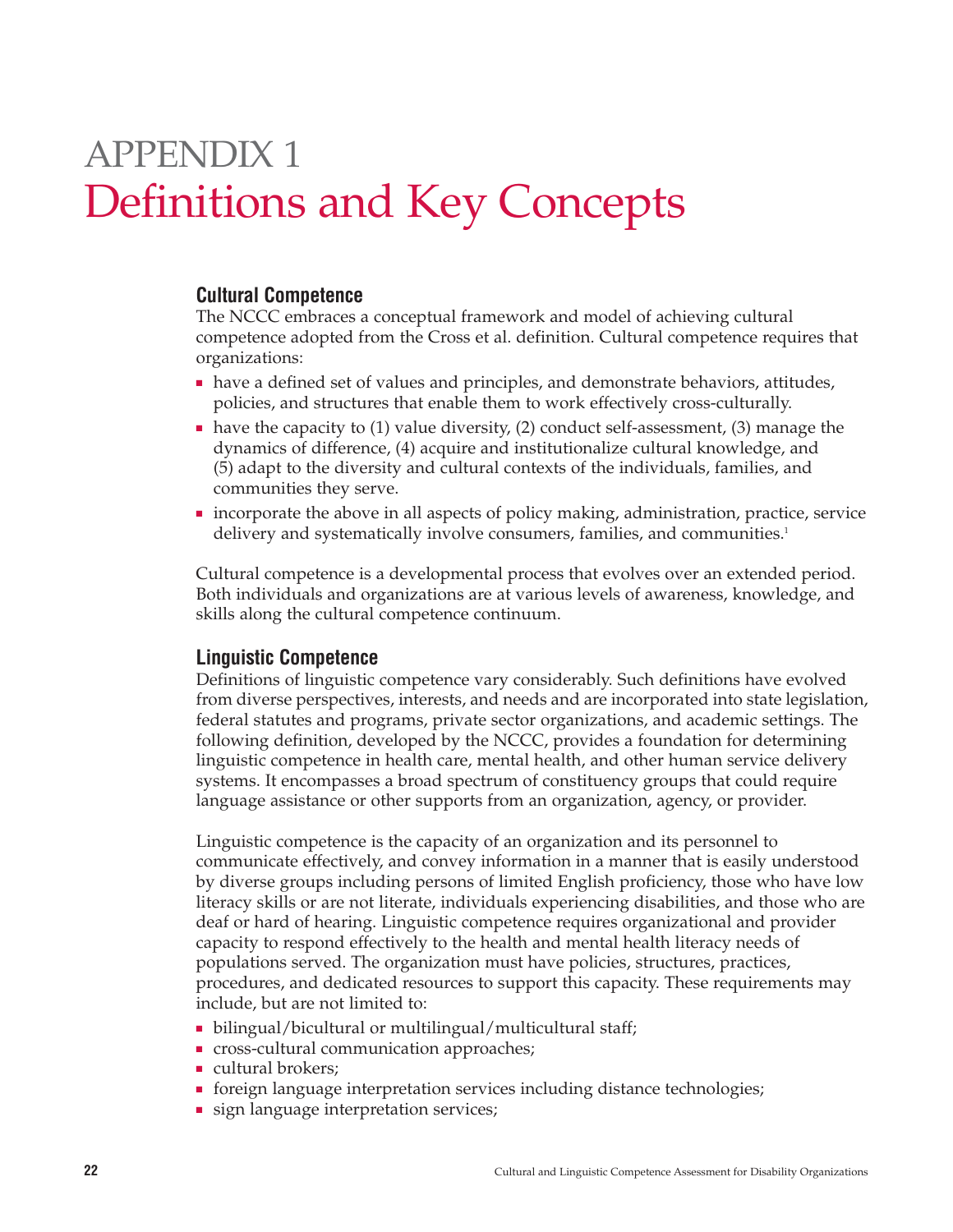- multilingual telecommunication systems;
- videoconferencing and telehealth technologies;
- TTY and other assistive technology devices;
- computer assisted real time translation (CART) or viable real time transcriptions (VRT);
- print materials in easy to read, low literacy, picture and symbol formats;
- materials in alternative formats (e.g., audiotape, Braille, enlarged print);
- varied approaches to share information with individuals who experience cognitive disabilities;
- materials developed and tested for specific cultural, ethnic, and linguistic groups;
- translation services including those of:
	- legally binding documents (e.g., consent forms, confidentiality and patient rights statements, release of information, applications)
	- signage
	- health education materials
	- public awareness materials and campaigns; and
	- ethnic media in languages other than English (e.g., television, radio, Internet, newspapers, periodicals).2

## **Culturally Appropriate**

Denotes an approach that considers multiple cultural factors (e.g., beliefs, values, norms, language, experiences, gender, sexual orientation, gender identity or expression, age, class, education) in the design and delivery of services, training, research, collaboration/partnerships, and community engagement.<sup>3</sup>

## **Cultural Brokering**

Is the act of bridging, linking, or mediating between groups or persons of different cultural backgrounds for the purpose of reducing conflict or producing change. Retrieved September 10, 2010, from http://www11.georgetown.edu/research/gucchd/nccc/resources/brokering.html

### **Cultural Brokers**

A go-between, one who advocates on behalf of another individual or group. Retrieved September 14, 2010, from http://www11.georgetown.edu/research/gucchd/nccc/resources/brokering.html

### **Culture**

There are many definitions of culture. For the purposes of the CLCADO instrument and guide, culture is defined as a system of collectively held values, beliefs, and practices of a group which guides thinking and actions in patterned ways.<sup>4</sup>

### **Disability**

New definitions of disability are emerging that are intended to "create a society in which all people are valued and included." Retrieved September 14, 2010, from http://www.disabilityisnatural.com. For example, NIDRR, National Center for Medical Rehabilitation Research's definition is: "Disability arises at the interface between a person's functional abilities and the environment's accessibility." The Web site also has information on disability etiquette and tips on communication with individuals experiencing disabilities. One of the best take-home tips is, "When you see, meet, or think about a person experiencing a disability, presume competence." Retrieved September 14, 2010, from http://www.disabilityisnatural.com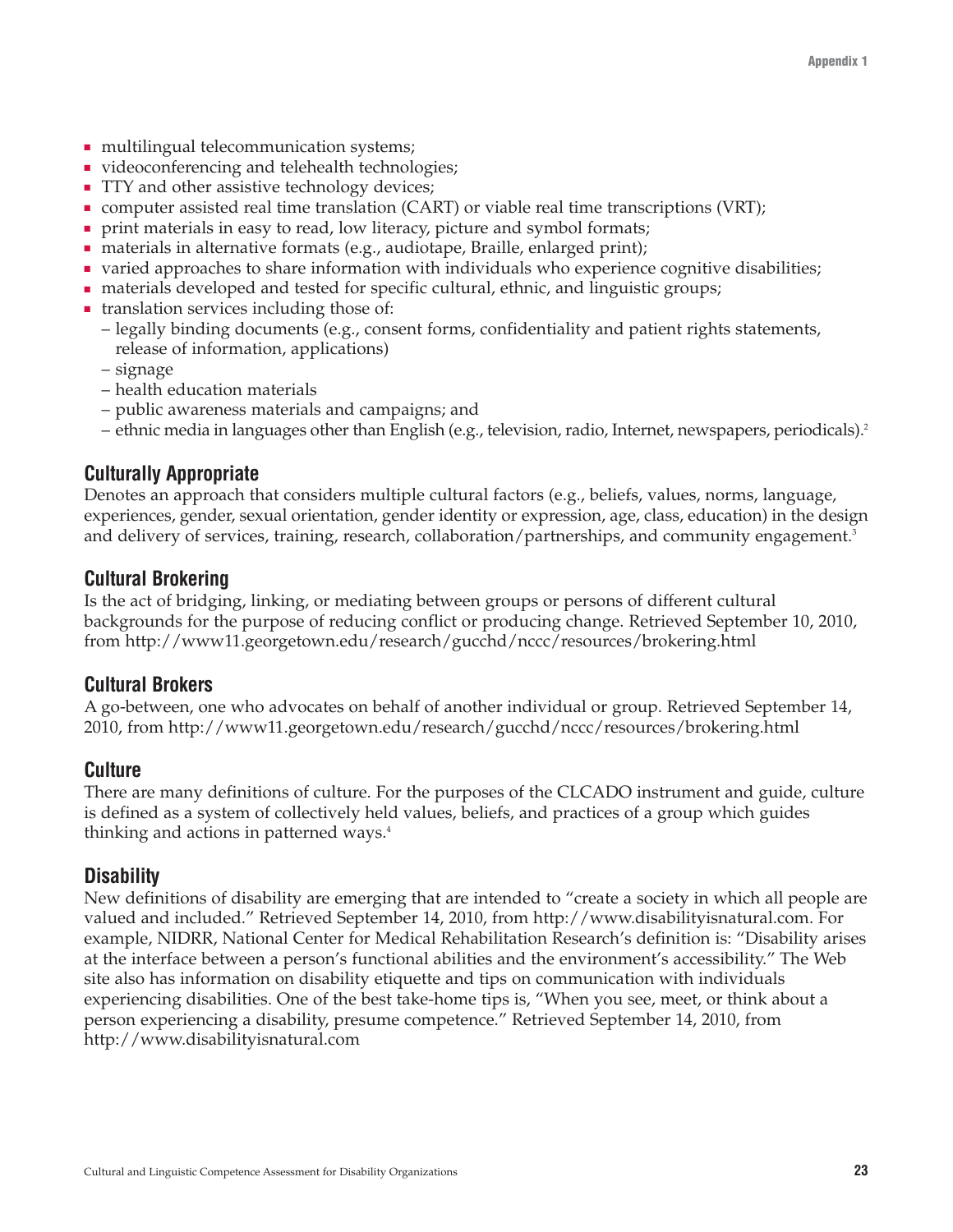## **Disparity**

For the purposes of the CLCADO, disparity is defined as inequality of outcome or condition between cultural groups or differences in outcomes or conditions between cultural groups that are not predictable based on the number of group members present in the general population. Retrieved August 23, 2010, from http://calswec.berkeley.edu/CalSWEC/05\_AAF\_Glossary.doc

## **Disproportionality**

Disproportionality refers to the underrepresentation or overrepresentation of a particular group in a program or system. Disproportionality is often defined in terms of racial or ethnic backgrounds, but population categories of interest in determining whether disproportionality exists can also include socioeconomic status, national origin, English proficiency, gender, and sexual orientation.<sup>5</sup> Disproportionality has been documented for many decades in systems such as special education, juvenile justice, and criminal justice. For example, researchers have found that historically, a student's race and ethnicity can significantly influence the probability of misidentification, misclassification, or inappropriate placement in special education.

## **Equity**

For the purposes of this instrument, equity is defined as the equal opportunity to be healthy for all population groups. Equity is the absence of socially unjust or unfair disparities in access to services, quality of services, and health and mental health outcomes.<sup>6</sup>

## **Ethnicity**

How one sees oneself and how one is "'seen by others as part of a group on the basis of presumed ancestry and sharing a common destiny….' (Zenner, 1996, page 393). Common threads that may tie one to an ethnic group include skin color, religion, language, customs, ancestry, and occupational or regional features."7 In addition, persons belonging to the same ethnic group share a unique history different from that of other ethnic groups. Usually a combination of these features identifies an ethnic group. For example, physical appearance alone does not consistently identify one as belonging to a particular ethnic group.

## **Health Disparity**

A health disparity is a particular type of health difference that is closely linked with social or economic disadvantage. Health disparities adversely affect groups of people who have systematically experienced greater social or economic obstacles to health based on their racial or ethnic group, religion, socioeconomic status, gender, mental health, cognitive, sensory or physical disability, sexual orientation, geographic location, or other characteristics historically linked to discrimination or exclusion.8

## **Institutional Review Board**

An Institutional Review Board (IRB) is an entity established by organizations that conduct research. It has the authority and responsibility to protect the welfare and rights of all people who are involved in the conduct of research. IRBs perform a comprehensive review of all research plans that involve human subjects. They ensure the ethics of studies and their scientific efficacy. IRB members may include, but are not limited to, researchers, educators, scientists, community members, clergy, consumers, and advocates. Those institutions funded by the federal government and which conduct research must have an IRB.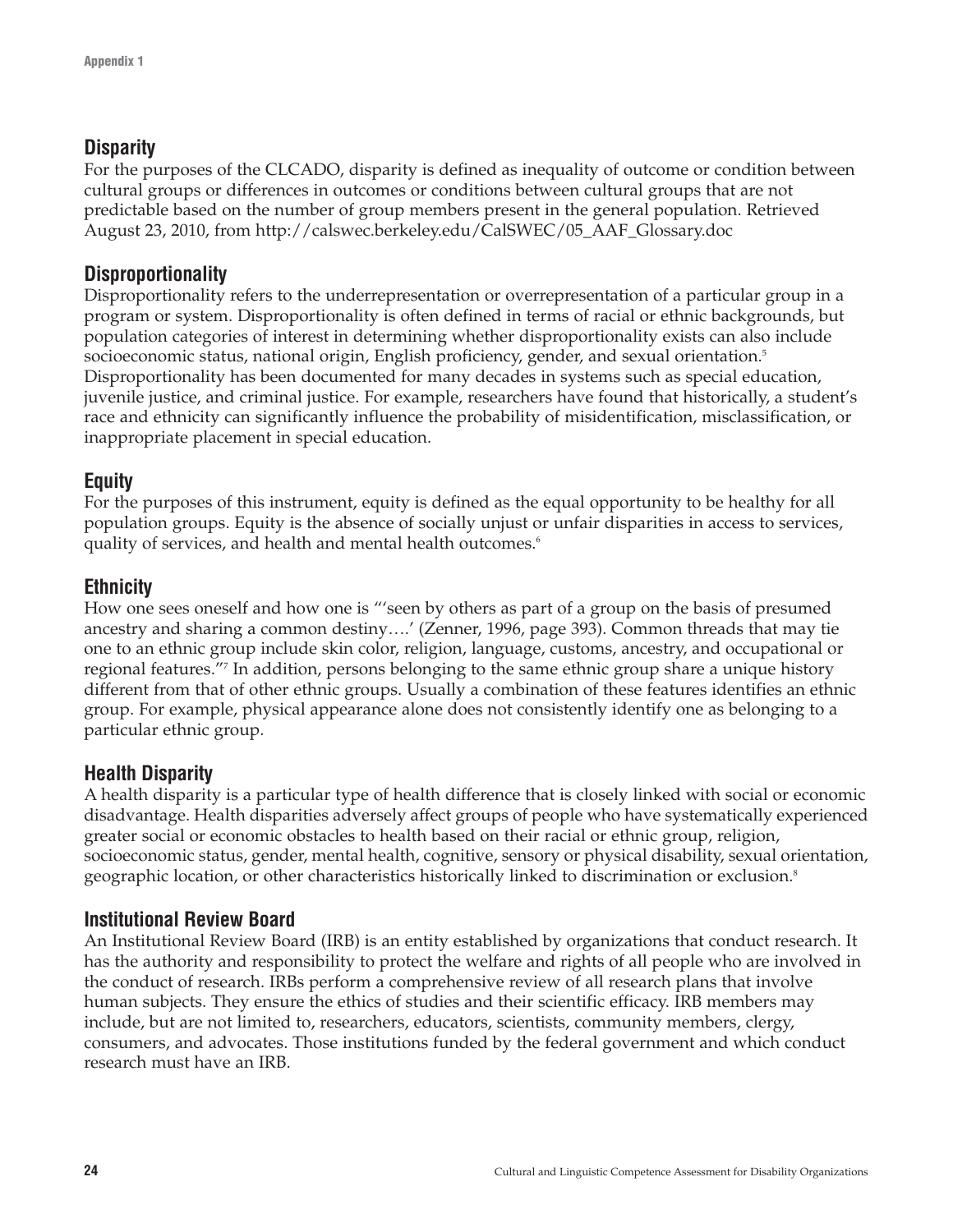## **Policy**

Policy is defined, for the purposes of this instrument, as a high-level overall plan embracing the philosophy, general goals, and acceptable procedures within an organization or governing body.<sup>9</sup>

## **Race**

There is an array of different beliefs about the definition of race and what race means within social, political, and biological contexts. The following definitions represent these perspectives:

- Race is a social construct used to separate the world's peoples. There is only one race, the human race, comprising individuals with characteristics that are more or less similar to others.<sup>10</sup>
- Evidence from the Human Genome Project indicates that the genetic code for all human beings is 99.9% identical; there are more differences within groups (or races) than across groups.
- The Institute of Medicine (IOM) states that in all instances race is a social and cultural construct. Specifically a "construct of human variability based on perceived differences in biology, physical appearance, and behavior."<sup>11</sup> The IOM states that the traditional conception of race rests on the false premise that natural distinctions grounded in significant biological and behavioral differences can be drawn between groups.<sup>12</sup>
- A tribe, people, or nation belonging to the same stock; a division of humankind possessing traits that are transmissible by descent and sufficient to characterize it as a distinctive human type.

## **Resiliency**

For the purposes of the CLCADO instrument and guide, definitions of resiliency are the ability to:

- $\blacksquare$  recover readily from illness, depression, or adversity;<sup>13</sup> and
- recover from or adjust easily to misfortune, change, or stress.<sup>14</sup>

### **CITATIONS FOR DEFINITIONS AND KEY CONCEPTS**

1 Cross, T., Bazron, B., Dennis, K., & Isaacs, M. (1989). *Towards a culturally competent system of care: A monograph on effective services for minority children who are severely emotionally disturbed* (Vol. 1). Washington, DC: Georgetown University Child Development Center.

2 Goode, T. D., & Jones, W. A. (2006). Definition of linguistic competence. National Center for Cultural Competence, Georgetown University Center for Child and Human Development.

3 Goode, T. D., & Jones, W. (2007). *Planning and implementing culturally and linguistically competent primary health care: A guide for health ministries*. Washington, DC: Pan American Health Organization.

4 Wenger, A. F. Z. (1993). The cultural meaning of symptoms. *Holistic Nursing Practice, 7*(2), 22-35.

5 Elementary & Middle Schools Technical Assistance Center. (n.d.). Disproportionality. Retrieved August 23, 2010, from http://www.emstac.org/registered/topics/disproportionality/faqs.htm

6 Byrd, M., & Clayton, L. (2003). Racial and ethnic disparities in health care: A background and history. In B. D. Smedley, A. Stith, & A. Nelson (Eds.), *Unequal treatment: Confronting racial and ethnic disparities in health care*. Washington, DC: Institute of Medicine, National Academies Press.

7 Haynes, M. A., & Smedley, B. D. (Eds.). (1999). *The unequal burden of cancer: An assessment of NIH research and programs for ethnic minorities and the medically underserved*. Washington, DC: National Academy Press.

8 Haynes, M. A., & Smedley, B. D. (Eds.). (1999). *The unequal burden of cancer: An assessment of NIH research and programs for ethnic minorities and the medically underserved*. Washington, DC: National Academy Press.

9 Merriam-Webster Online Dictionary. Definition of policy. Retrieved May 17, 2010, from http://www.merriamwebster.com/dictionary/Policy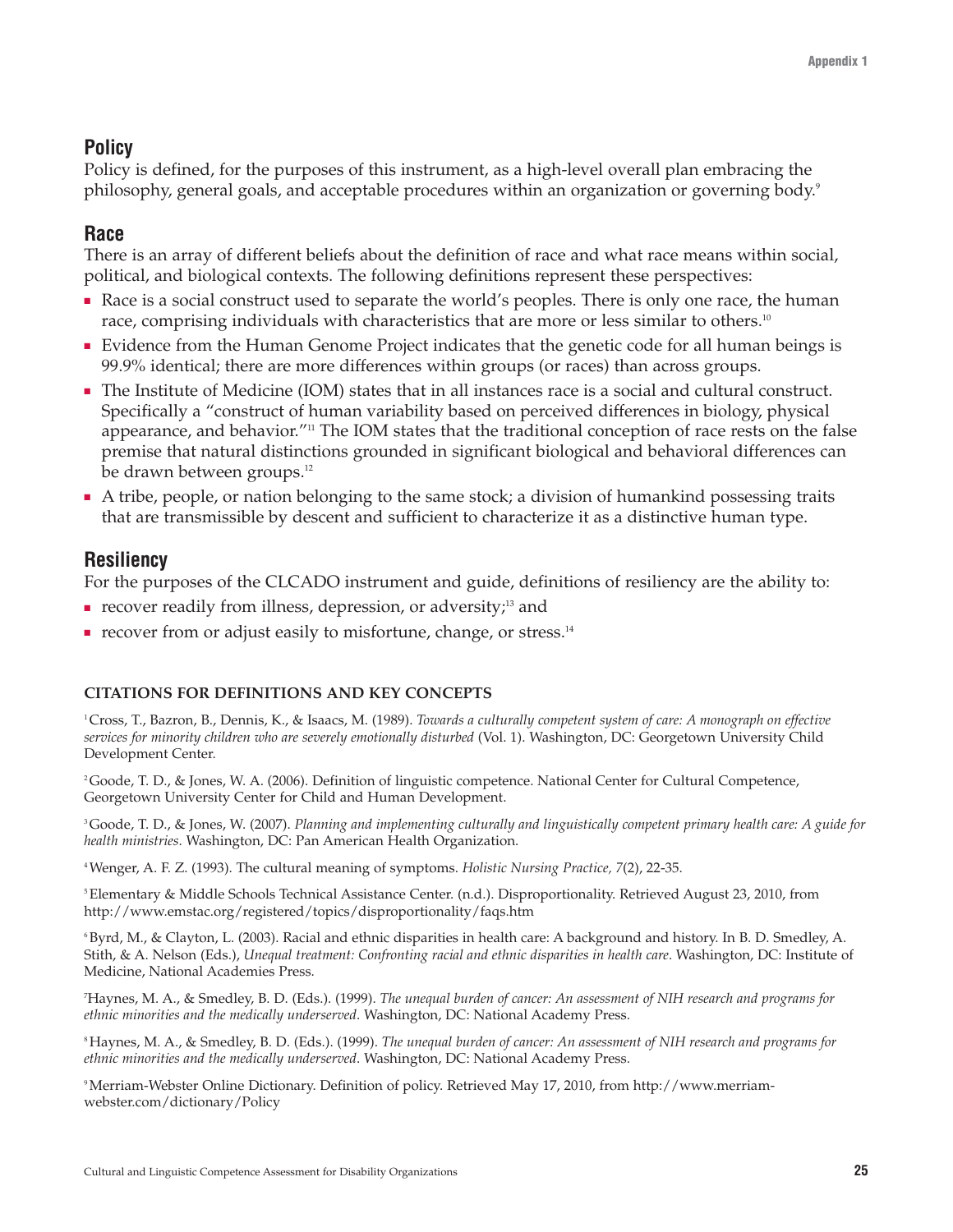10 Haynes, M. A., & Smedley, B. D. (Eds.). (1999). The burden of cancer among ethnic minorities and medically underserved populations, in *The unequal burden of cancer: An assessment of NIH research and programs for ethnic minorities and the medically underserved*. Washington, DC: National Academy Press.

11 Haynes, M. A., & Smedley, B. D. (Eds.). (1999). The burden of cancer among ethnic minorities and medically underserved populations, in *The unequal burden of cancer: An assessment of NIH research and programs for ethnic minorities and the medically underserved*. Washington, DC: National Academy Press.

12 Haynes, M. A., & Smedley, B. D. (Eds.). (1999). *The unequal burden of cancer: An assessment of NIH research and programs for ethnic minorities and the medically underserved*. Washington, DC: National Academy Press.

<sup>13</sup> Online Dictionary Reference. Definition of resilience. Retrieved May 17, 2010, from http://dictionary.reference.com/browse/resilience

14 Merriam-Webster Online Dictionary. Definition of resilience. Retrieved May 17, 2010, from http://www.merriamwebster.com/dictionary/resilience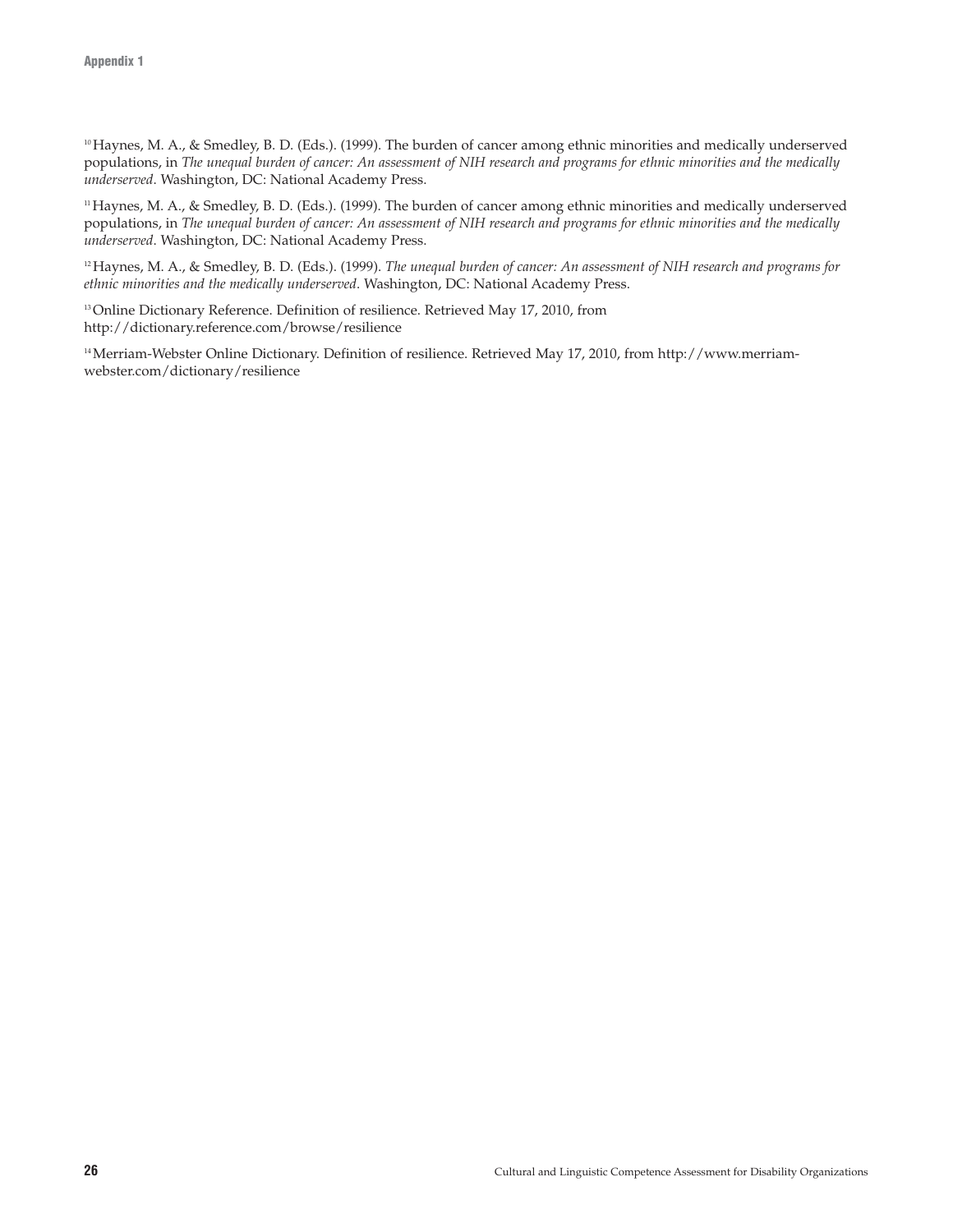## APPENDIX 2 Suggested Structured Interview Questions

Your disability organization may choose to augment data collected from the CLCADO by conducting structured interviews with board members, staff, faculty, individuals who experience disabilities and their families, fellows/interns, volunteers, community partners, and key allies. The following questions are offered for your consideration, use, and/or adaptation.

- How well known is our organization:
	- In your community?
	- In the culturally diverse communities that you serve or represent?
	- Within your constituency groups?
- In which ways do you think our organization demonstrates that it values diversity?
- What do you believe are our organization's greatest strengths in addressing the needs, preferences, and concerns of individuals who experience disabilities and their families from culturally and linguistically diverse groups? What do you see as areas for improvement?
- Our organization is engaged in a process to enhance its cultural and linguistic competence. What approaches do you recommend to help us in our journey?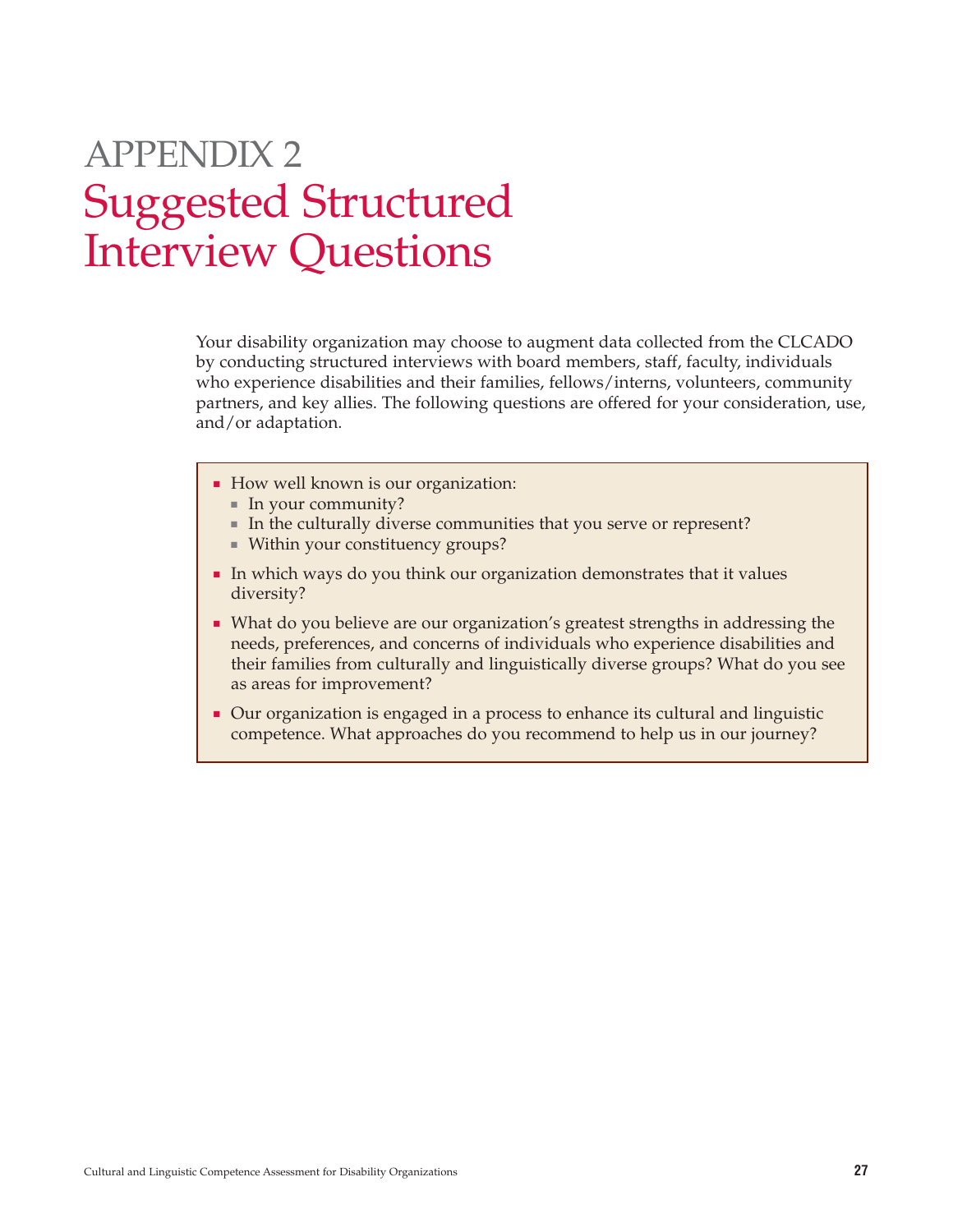## **Suggestions for Conducting Focus Groups**

In addition to the CLCADO, your organization may decide to conduct focus groups with individuals who experience disabilities and their families and other constituency groups to gather additional data. The following tips are provided to assist with the process.

| <b>Tips for Conducting Focus Groups</b>               |                                                                                                                                                                                                                                                                                                                                                                                                                                                                                                                                                                                                                                                                                                                                                                                                                                                                                                                                                                                                                                                                                                                                                                                |  |  |
|-------------------------------------------------------|--------------------------------------------------------------------------------------------------------------------------------------------------------------------------------------------------------------------------------------------------------------------------------------------------------------------------------------------------------------------------------------------------------------------------------------------------------------------------------------------------------------------------------------------------------------------------------------------------------------------------------------------------------------------------------------------------------------------------------------------------------------------------------------------------------------------------------------------------------------------------------------------------------------------------------------------------------------------------------------------------------------------------------------------------------------------------------------------------------------------------------------------------------------------------------|--|--|
| <b>Selecting a Facilitator</b>                        | • Choose a facilitator who is knowledgeable in conducting focus group processes and<br>who is not a member of your organization's board, staff, faculty, or pool of volunteers.<br>. Decide on goals and outcomes and desired approaches to reach them.                                                                                                                                                                                                                                                                                                                                                                                                                                                                                                                                                                                                                                                                                                                                                                                                                                                                                                                        |  |  |
| <b>Recruitment</b>                                    | • Include a diverse pool of participants that reflect the demographics of the<br>community, service area, state, or region.<br>• Include representatives of demographic groups new to the geographic area or<br>groups that your organization has not been effective in engaging.                                                                                                                                                                                                                                                                                                                                                                                                                                                                                                                                                                                                                                                                                                                                                                                                                                                                                              |  |  |
| <b>Compensation for Participants</b>                  | . Decide whether or not your organizations will offer compensation for participation.<br>If so, find out about and adhere to local or cultural norms for compensation.<br>• Be aware that some individuals may have cultural beliefs that equate the acceptance<br>of monetary compensation as a pay off or bribe for making positive statements. Use<br>cultural brokers and key informants to assist you in obtaining this kind of information.<br>• Some participants may require reimbursement for expenses incurred to participate<br>in the focus group (transportation, child care, respite, etc.).                                                                                                                                                                                                                                                                                                                                                                                                                                                                                                                                                                     |  |  |
| <b>Language Access Services</b><br>and Accommodations | • Some individuals may need or prefer foreign language interpretation and translation<br>services in order to participate. Determine participants' level of need in advance,<br>and secure the appropriate language access services.<br>• Ensure that accommodations are made for focus group members who have<br>disabilities and those who are deaf and hard of hearing (e.g., Braille, large print,<br>sign language, computer assisted real time translation-CART).                                                                                                                                                                                                                                                                                                                                                                                                                                                                                                                                                                                                                                                                                                        |  |  |
| <b>Getting Started</b>                                | • While representatives from the organization may give the welcome (initial greetings<br>and ackowledgments), the focus group should not include staff, faculty or board<br>members. This environment encourages and allows participants to share opinions<br>and ideas freely and candidly.<br>• The facilitator should:<br>- welcome participants and conduct introductions;<br>- explain what a focus group is (i.e., similar to an opinion survey, a process that<br>uses general, broad questions and emphasizes that there are no right or wrong,<br>or good or bad, answers); and<br>- provide background information and purpose of the group discussion.<br>• Participants should receive assurances that their comments will be confidential or<br>that no one will trace their comments back to them. However, some participants<br>may want comments attributed to them, and this request should be honored.<br>• All participants should sign a consent form that is available in the language of their<br>preference. Consent should be explained orally if participants have difficulty or are<br>unable to read in either English or their language of origin. |  |  |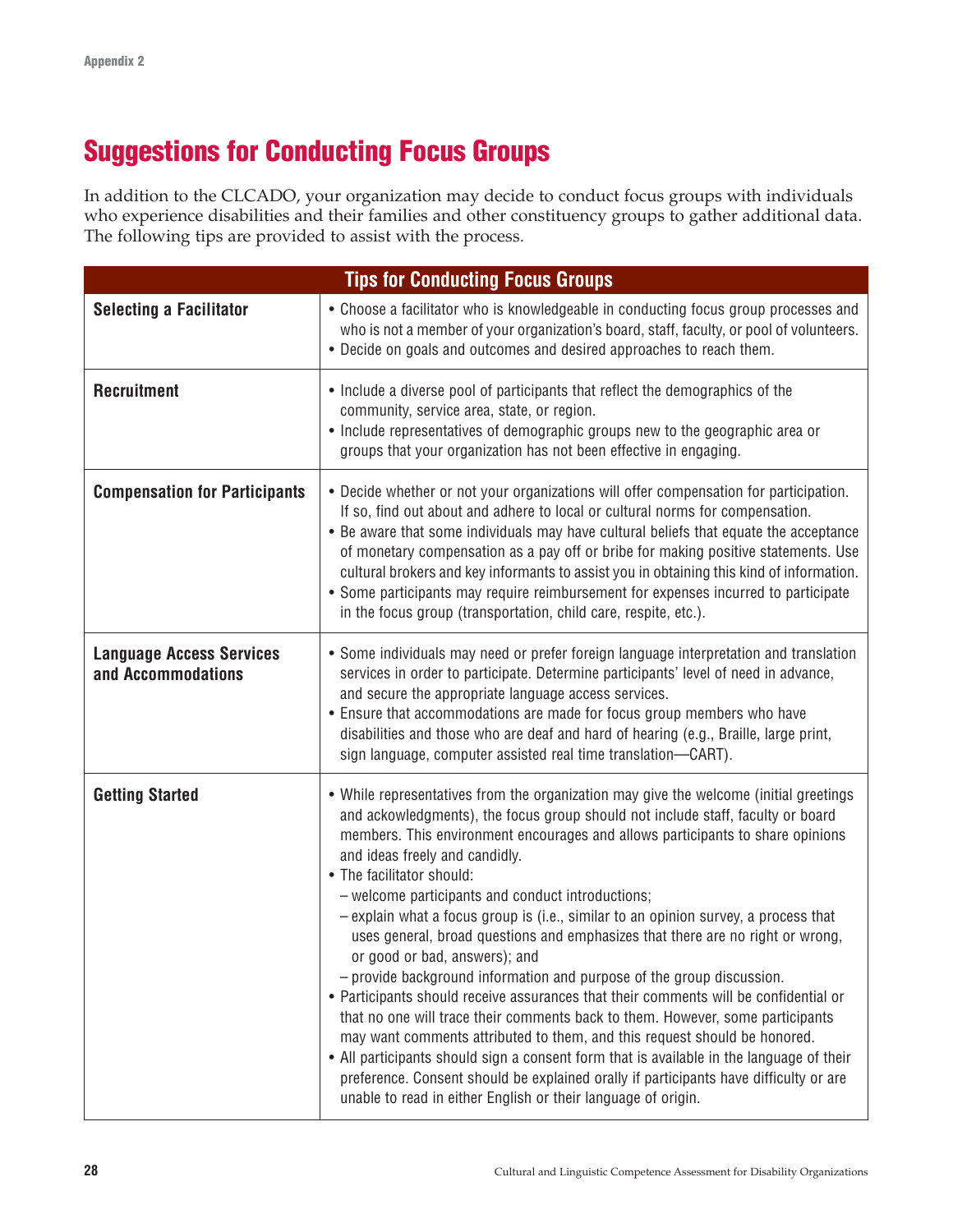| <b>Tips for Conducting Focus Groups Continued</b> |                                                                                                                                                                                                                                                                                                                                                                                                                                                                                                                                                                                                                                                                                                                                      |  |
|---------------------------------------------------|--------------------------------------------------------------------------------------------------------------------------------------------------------------------------------------------------------------------------------------------------------------------------------------------------------------------------------------------------------------------------------------------------------------------------------------------------------------------------------------------------------------------------------------------------------------------------------------------------------------------------------------------------------------------------------------------------------------------------------------|--|
| <b>Logistics</b>                                  | • It may be necessary to convene multiple focus groups. Keep the groups small with<br>8-12 participants.<br>• Convene focus groups at times and in settings that are convenient for participants.<br>• For a variety of reasons, some organizations opt to convene focus groups via<br>teleconference. This option will require a facilitator who is comfortable with this<br>format; a specific protocol for teleconferences; and other logistics, such as toll-free<br>telephone service and audio-recording. Careful consideration should be given<br>because this format may not be the best option for some participants.<br>• Offer refreshments or meals depending upon what time of the day the focus group<br>is conducted. |  |
| <b>Other Considerations</b>                       | • Ensure that participants understand that the focus group is not a forum to debate<br>ideas and that a diversity of ideas is highly valued and important to the data<br>gathering process.<br>• Pay particular attention to tension that may arise based on race, ethnicity, culture,<br>language, immigration status, sexual orientation, gender identity or expression,<br>class, or other factors.<br>• Approval by an Institutional Review Board may be required to conduct focus groups<br>depending on organizational policy.                                                                                                                                                                                                 |  |

## **Resources for Conducting Focus Groups**

**The Community Tool Box—Conducting Focus Groups** http://ctb.ku.edu/tools/en/section\_1018.htm

#### **Conducting Focus Groups**

http://www.cse.lehigh.edu/~glennb/mm/FocusGroups.htm